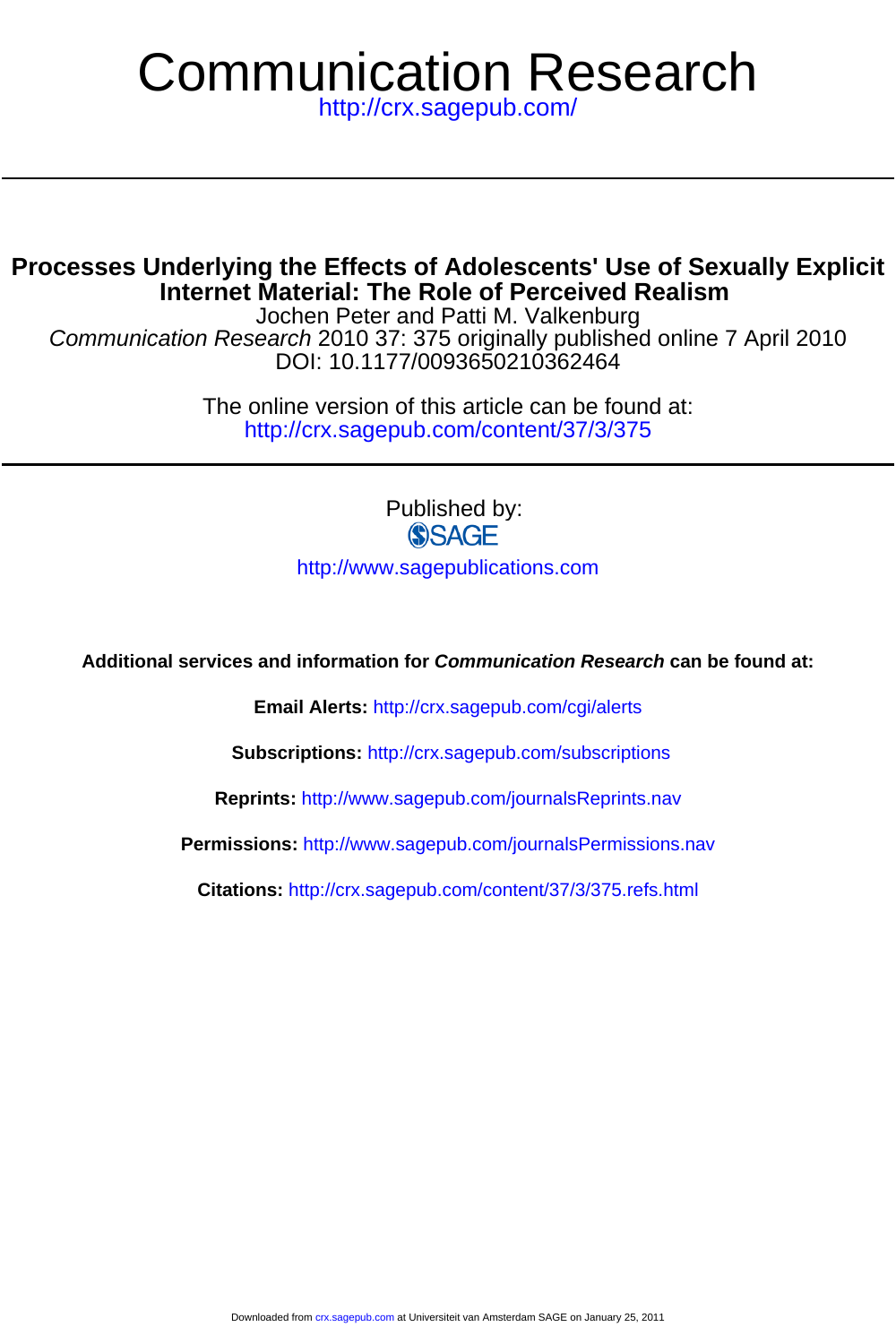# **Processes Underlying the Effects of Adolescents' Use of Sexually Explicit Internet Material: The Role of Perceived Realism**

Communication Research 37(3) 375–399 © The Author(s) 2010 Reprints and permission: http://www. sagepub.com/journalsPermissions.nav DOI: 10.1177/0093650210362464 http://crx.sagepub.com



# Jochen Peter<sup>1</sup> and Patti M. Valkenburg<sup>1</sup>

# **Abstract**

Although research has repeatedly demonstrated a link between adolescents' exposure to sexually explicit Internet material (SEIM) and sexual attitudes, the processes underlying this association are not well understood. More specifically, studies have pointed to a mediating role of perceived realism, but internally valid evidence is missing. To address these problems, the authors used data from a three-wave panel study among 959 Dutch adolescents. They investigated whether two dimensions of the perceived realism of SEIM social realism and utility—mediated the impact of SEIM on adolescents' instrumental attitudes toward sex (i.e., the notion of sex as primarily physical and casual rather than affectionate and relational). Structural equation modeling showed that more frequent use of SEIM increased both the perceived social realism and the perceived utility of SEIM. In turn, these two perceptions led to more instrumental attitudes toward sex. No evidence of reverse causality emerged.

#### **Keywords**

pornography, teenagers, media effects, perceived reality, sexuality, adolescence, youth, sexual socialization

Research from various countries has shown that many adolescents, particularly males, use sexually explicit Internet material (SEIM; Flood, 2007; Lo & Wei, 2005; Peter & Valkenburg, 2006a; Wolak, Mitchell, & Finkelhor, 2007). As a result, scholars have increasingly turned to the potential attitudinal, emotional, and behavioral consequences

University of Amsterdam, Netherlands

**Corresponding Author:**

Jochen Peter, The Amsterdam School of Communication Research (ASCoR), University of Amsterdam, Kloveniersburgwal 48, 1012 CX Amsterdam, Netherlands Email: j.peter@uva.nl; p.m.valkenburg@uva.nl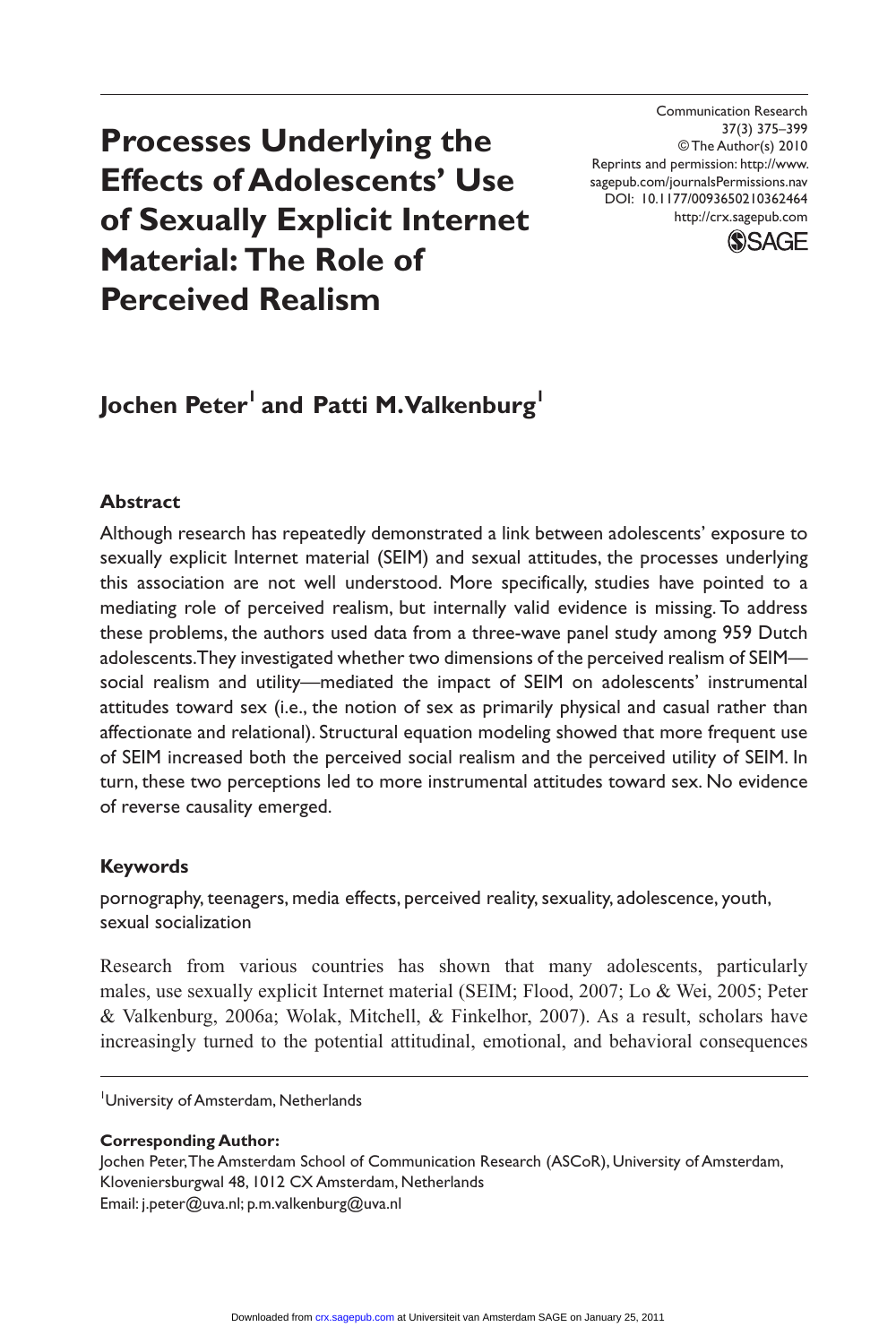that exposure to such material may have for adolescents. Earlier research, which was based on correlational designs, has shown that exposure to SEIM is associated with more permissive sexual attitudes and sexual uncertainty (Lo & Wei, 2005; Peter & Valkenburg, 2006b, 2007, 2008b). Recent research, which has used longitudinal designs, has specified the causality of these findings by demonstrating that more frequent exposure to SEIM leads to greater sexual preoccupancy, less progressive gender role attitudes, sexual dissatisfaction, and an earlier onset of oral and vaginal sex (Brown & L'Engle, 2009; Peter & Valkenburg, 2008a, 2009a, 2009b).

Although current research provides a relatively consistent picture of adolescents' exposure to SEIM and its effects, we still know little about the processes that underlie these effects. The lack of knowledge about how SEIM affects adolescents impedes more advanced theory formation because general patterns of media effects remain unidentified. In this study, we focus on the perceived realism of SEIM as a variable that potentially underlies the effects of SEIM on adolescents. Studying this variable is important for at least two reasons. First, claims about the effects of sexually explicit material have often been countered by the argument that consumers of sexually explicit material recognize the exaggerated, unrealistic character of such material, which renders real-world consequences unlikely (for a review, see Linz & Malamuth, 1993). However, some studies have found that adult users of sexually explicit material vary in the extent to which they perceive such material as realistic (Ertel, 1990; Hald & Malamuth, 2008). Moreover, several scholars have argued that adolescents, in particular, may lack the sexual experience, socioemotional maturity, and critical thinking skills to make sense of what they encounter in SEIM (e.g., Huston, Wartella, & Donnerstein, 1998; Thornburgh & Lin, 2002). As a result, they may easily accept what they see in SEIM as a representation of the real world (Strasburger, 2004). Therefore, when dealing with the potential effects of SEIM on adolescents, the perceived realism of such material seems an important variable.

A second, more specific reason for dealing with perceived realism comes from a recent study that has suggested that the perceived realism of SEIM mediates the effects of such material on sexual attitudes (Peter & Valkenburg, 2006b). However, as the authors themselves concede, the correlational design of the study was not able to demonstrate the causal direction in the mediation pattern found. Because experiments on the effects of SEIM are ethically impossible with adolescents, Peter and Valkenburg have requested longitudinal designs to study more rigorously whether the perceived realism of SEIM mediates the effects of SEIM on sexual attitudes.

This study has two goals. First, we will address the causality issue in research on the mediating role of perceived realism. With a three-wave panel study, we will disentangle whether the perceived realism of SEIM mediates the effects of SEIM on sexual attitudes or vice versa. Second, in response to calls for more research on the role of the perceived realism of SEIM (Bogaert, Woodard, & Hafer, 1999; Hald & Malamuth, 2008), we will extend the research focus to two important subdimensions of perceived realism, the perceived social realism of SEIM and its perceived utility (for a review of the dimensions of perceived realism, see Busselle & Greenberg, 2000). The perceived social realism of SEIM refers to the extent to which the content of SEIM is perceived to be similar to real-world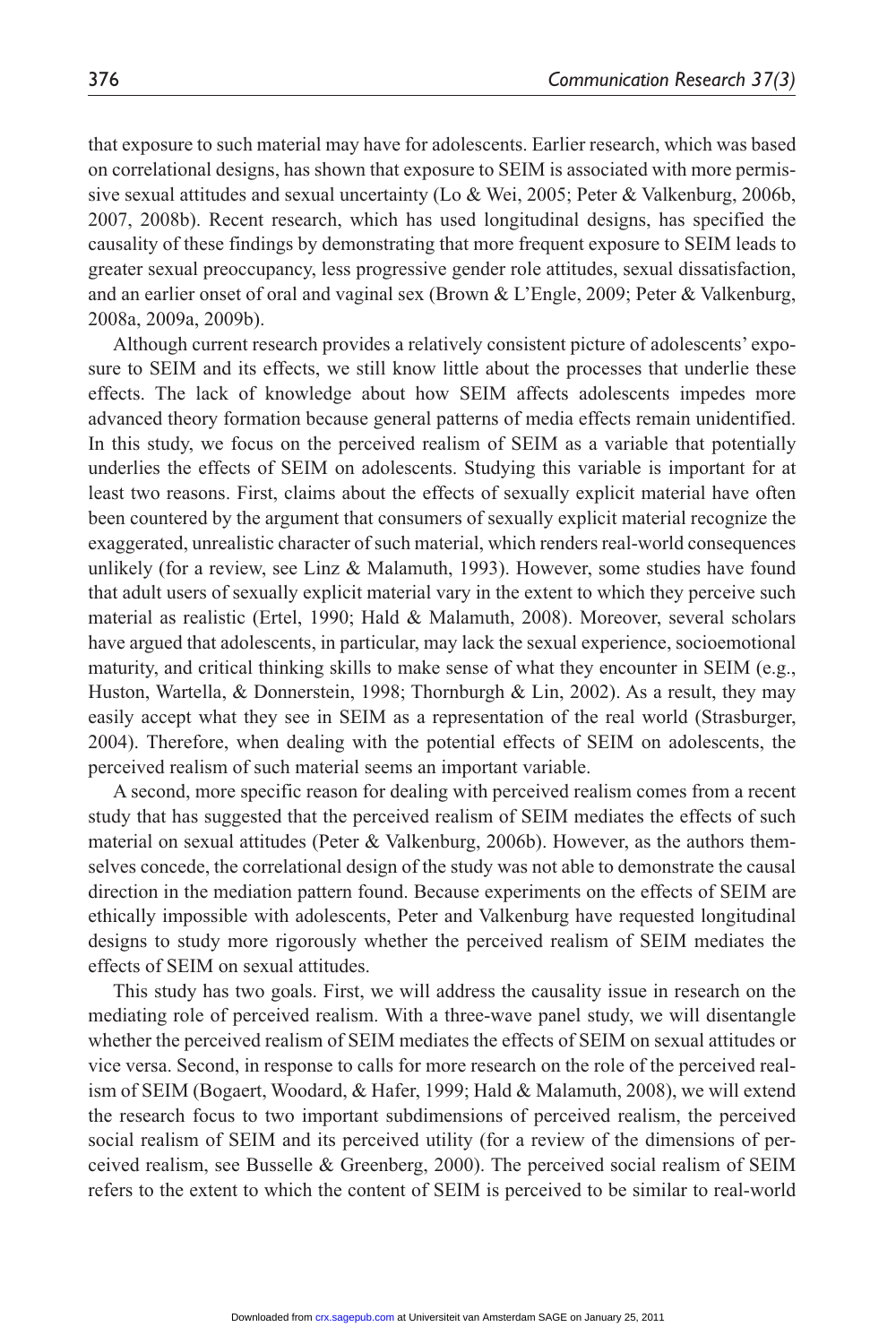sex. This subdimension of perceived realism has proven relevant in research with minors (e.g., Dorr, Kovaric, & Doubleday, 1990; Wright, Huston, Reitz, & Piemyat, 1994) and seems paramount when studying adolescents' perceptions of the realism of SEIM. The perceived utility of SEIM refers to the extent to which adolescents perceive SEIM as a useful source of information about sex and as applicable to the real world. Scholars have suggested that SEIM may function as a de facto sex educator of youth (e.g., Brown & L'Engle, 2009; Zillmann, 2000). However, to date we lack evidence of whether adolescents perceive SEIM as a valuable source of sexual information. In sum, if it can be shown that adolescents differ in their perceptions of SEIM's social realism and in the extent to which they perceive such material as a useful source of information about sex, we might have a first indication of how and why SEIM affects adolescents.

By SEIM we mean professionally produced or user-generated (audio)visual material on or from the Internet that typically intends to arouse the viewer and depicts sexual activities and (aroused) genitals in unconcealed ways, usually with close-ups on oral, anal, and vaginal penetration. *Playboy*-type nudity is not included in this definition. We prefer the term *sexually explicit material* to the term *pornography*. As various scholars have pointed out (e.g., Faulstich, 2000; Fisher & Barak, 1991; Linz & Malamuth, 1993), pornography is not only a polarized and emotionally loaded term but also invites idiosyncratic connotations that obfuscate its meaning.

# **Exposure to SEIM and Instrumental Attitudes Toward Sex**

To study the role of perceived realism in the effects of SEIM on adolescents, we focus on adolescents' instrumental attitudes toward sex as an outcome variable. *Instrumental attitudes toward sex* refer to the notion of sex as a primarily physical, casual game in which one's own sexual pleasure is more important than affectionate or relational aspects (Hendrick & Hendrick, 1987). Instrumental attitudes toward sex are conceptually similar to other sexual attitudes recently studied in the field, such as permissive sexual attitudes and recreational attitudes towards sex, which have been found to be associated with more frequent exposure to SEIM (Brown & L'Engle, 2009; Lo & Wei, 2005; Peter & Valkenburg, 2008b) and with a greater perceived realism of SEIM (Peter & Valkenburg, 2006b).

Generally, there are at least three reasons for a potential effect of SEIM on adolescents' sexual attitudes. First, due to their developing sexuality adolescents are curious about sexual matters (e.g., Savin-Williams & Diamond, 2004). This heightened sexual interest may render them particularly receptive to the messages about sexuality implied in SEIM. At the same time, however, many adolescents may have difficulties with understanding the reality portrayed in sexually explicit material as a specific, pornographic representation of sex, given their limited sexual experiences (Huston et al., 1998; Thornburgh & Lin, 2002). Second, content analyses of sexually explicit material have suggested that the portrayal of sex in such material is rather homogeneous (e.g., Brosius, Weaver, & Staab, 1993; Cowan & Campbell, 1994; Cowan, Lee, Levy, & Snyder, 1988; Ertel, 1990; Jensen & Dines, 1998). Media effects are generally stronger when individuals are confronted with homogeneous messages about a particular issue than when they are confronted with heterogeneous messages about that issue (e.g., Peter, 2004). Third and finally, the obtrusive visual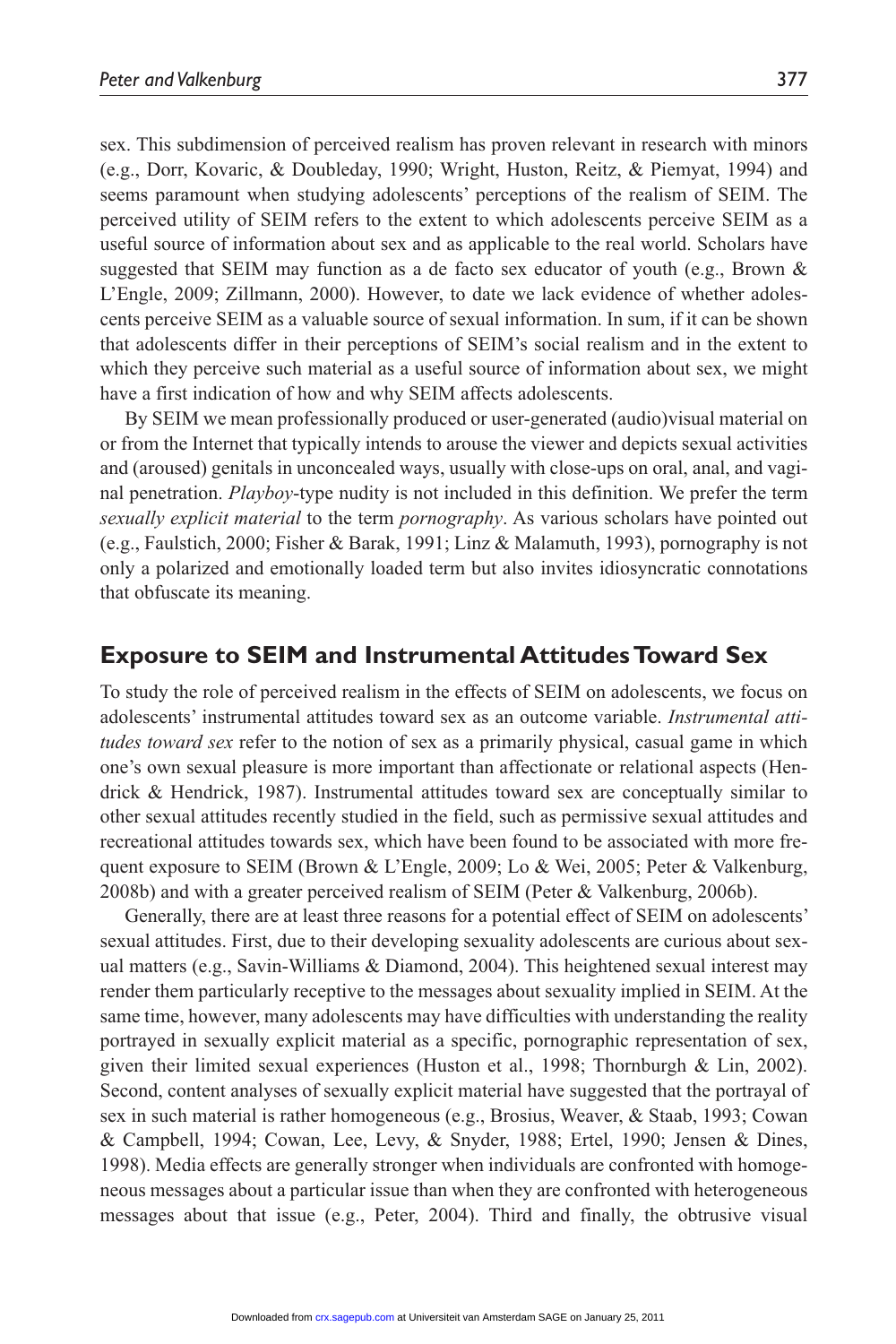character of sexually explicit material may intensify the experiential states that accompany the use of such material (e.g., Greenberg, Linsangan, & Soderman, 1993). Consequently, it may be particularly difficult for adolescents to counterargue the messages conveyed in **SEIM.** 

Against this backdrop, it seems plausible that SEIM may affect adolescents' instrumental attitudes toward sex. Content analyses have shown that sexually explicit material depicts sex as a predominantly physical activity between casual partners while relational and affectionate aspects of sex are usually ignored (Brosius et al., 1993; Ertel, 1990). With an increasing use of SEIM, adolescents may consequently more easily endorse instrumental attitudes toward sex. This influence of SEIM on adolescents' sexual attitudes has been documented in a recent longitudinal study, which found that the frequent use of sexually explicit material led to more sexually permissive attitudes among male adolescents (Brown & L'Engle, 2009). Therefore, we hypothesize as follows:

*Hypothesis 1a (H1a):* More frequent exposure to SEIM will lead to more instrumental attitudes toward sex.

Advanced approaches to media effects have recently conceptualized media effects as dynamic, mutually reinforcing interplay between people's choice of a particular media content and the influence that this content has on them  $(M, D, S)$ later, Henry, Swaim, & Anderson, 2003). For example, M. D. Slater's (2007) reinforcing-spiral framework suggests a reciprocal relation between media use and media effects: The use of a particular media content may not only affect a particular outcome variable, for example attitudes, but this outcome variable may also influence future use of that particular media content. In the present study, this means not only that exposure to SEIM may influence instrumental attitudes toward sex (as hypothesized in H1a) but also that these attitudes may affect exposure to SEIM.

Derived from the more general reinforcing-spiral framework (M. D. Slater, 2007), the assumption that instrumental attitudes toward sex affect exposure to SEIM has its specific foundation in selective exposure theory (Festinger, 1957; for reviews, see Cotton, 1985; Hart et al., 2009). Selective exposure theory posits that people strive to defend their attitudes from challenges by selectively choosing attitude-consistent information while avoiding attitude-inconsistent information. In that view, people turn to particular media content because they expect their preexisting attitudes to be confirmed (Oliver, 2002).

Generally, it has been well documented that people select information that matches their attitudes (for a meta-analysis, see Hart et al., 2009). Specifically, young people's selective exposure to media content has been shown for violent media content (M. D. Slater et al., 2003), sexually objectifying media (Aubrey, 2006), various music genres (Rubin, West, & Mitchell, 2001), and political news (Knobloch-Westerwick & Meng, 2009). Whereas, to date, research on adolescents' selective exposure to SEIM is scarce, there is strong reason to assume that adolescents selectively use such material. Sexologists agree that young people do not enter adolescence as a blank slate but already have notions of, and attitudes toward, love and sex, which have formed through nonsexual experiences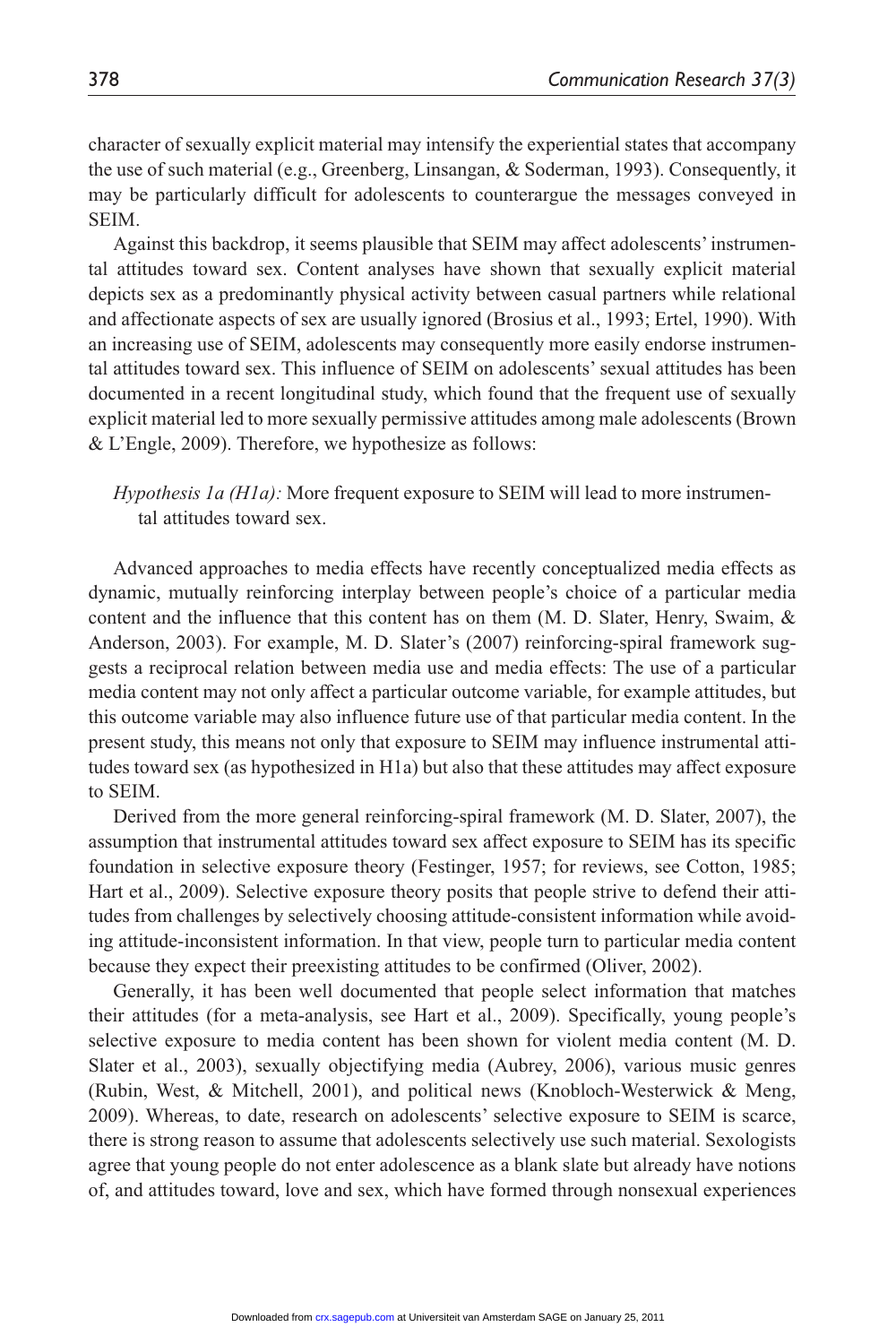in childhood and preadolescence (e.g., Money, 1986; Simon & Gagnon, 1986; Stoller, 1979). Because sexually explicit material typically displays instrumental attitudes toward sex (Brosius et al., 1993), adolescents who hold such attitudes may be more likely to use SEIM given that it is consistent with such attitudes. Conversely, adolescents who do not hold instrumental attitudes toward sex may be less likely to use SEIM because this material is inconsistent with their attitudes. Therefore, we hypothesize as follows:

*Hypothesis 1b (H1b):* More instrumental attitudes toward sex will lead to more frequent exposure to SEIM.

# **Perceived Realism as a Mediator of the Effects of SEIM on Instrumental Attitudes Toward Sex**

If perceived realism mediates the effects of SEIM on adolescents' instrumental attitudes toward sex, two separate influences are implied. First, exposure to SEIM increases the extent to which adolescents perceive such material as realistic. Second, a greater perceived realism of SEIM leads to more instrumental attitudes toward sex. This pattern has been suggested recently by Peter and Valkenburg (2006b). The mediating role of perceived realism may be ascribed to the representativeness heuristic (Kahneman & Tversky, 1972), provided that perceived realism judgments are conceptually comparable to judgments about the probability of events. The general idea is that, when adolescents judge the realism of SEIM, they compare the sex depicted in SEIM with their sexual scripts. *Sexual scripts* refer to cognitive models "that people use to guide and evaluate social and sexual interactions" (Rose & Frieze, 1993, p. 499). Sexual scripts are typically acquired in childhood and throughout adolescence, and there is increasing evidence that sexual media content affects these scripts (Eggermont, 2006; Stulhofer, Busko, & Landpriet, 2010; Tolman, Kim, Schooler, & Sorsoli, 2007).

Depending on the degree of similarity between adolescents' sexual scripts and the depiction of sex in SEIM, the extent of the perceived realism of SEIM may vary. Because sexual media content influences sexual scripts, there should be a greater overlap of sexual scripts and the depicted sex in SEIM among those who use SEIM more frequently than among those who use SEIM less frequently. As a result, when comparing sex in SEIM with their sexual scripts, those who use SEIM more often should see a greater similarity between the two—and thus perceive SEIM as more realistic—than those who use SEIM less often.

This positive relation between exposure to sexually explicit material and the perceived realism of that material has been reported both for adolescents (Peter & Valkenburg, 2006b) and adults (Ertel, 1990; however, see also Hald & Malamuth, 2008, who found no relation). Several studies have also documented a positive association between exposure to nonsexual media content and the perceived realism of that content (e.g., Elliott & Slater, 1980; Greenberg, Neuendorf, Buerkel-Rothfuss, & Henderson, 1982; D. Slater & Elliott,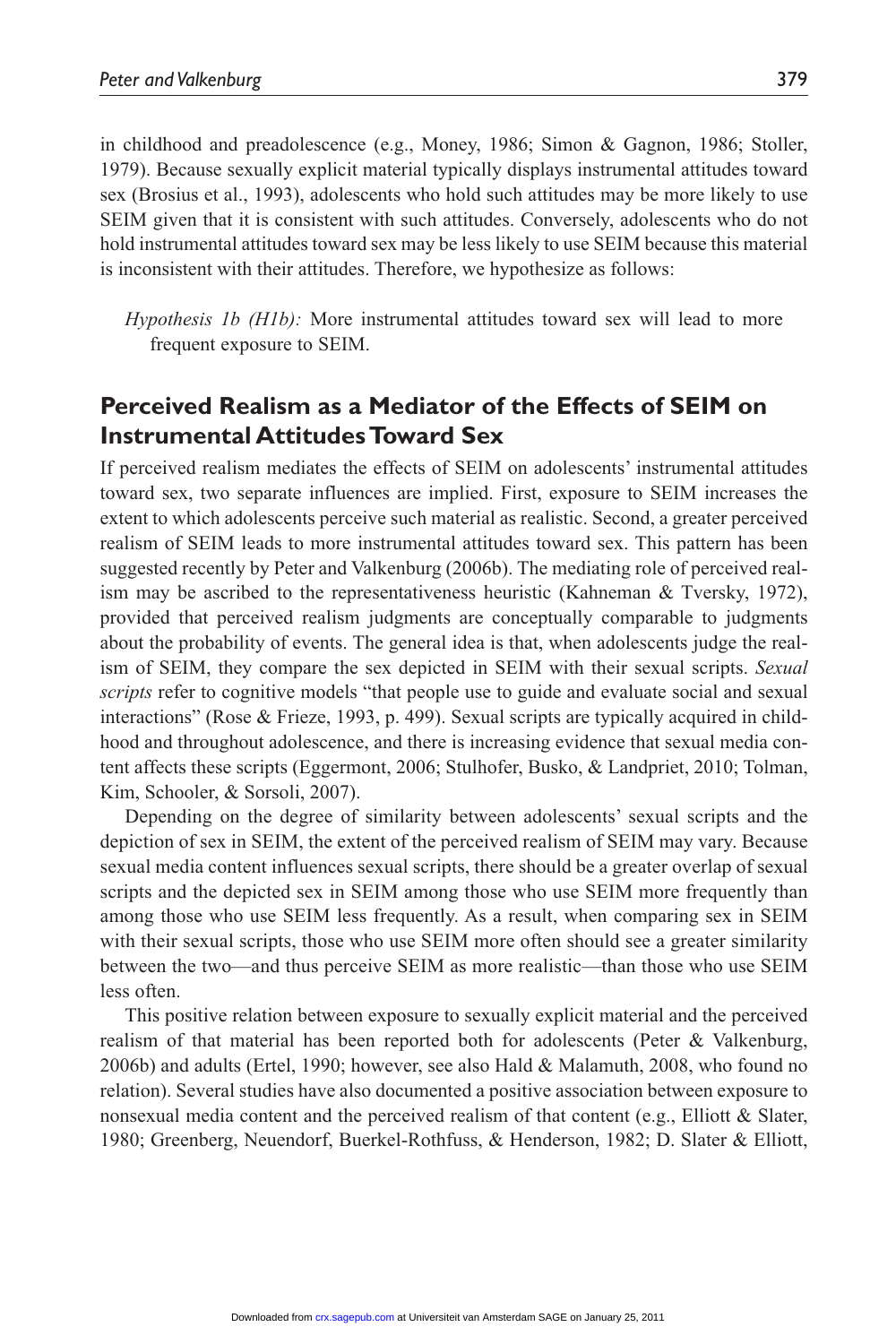1982). In sum, then, there is both theoretical and empirical reason to assume that more frequent exposure to SEIM will result in greater perceived realism of such material.

The second part of the mediation pattern—the effect of perceived realism on instrumental attitudes toward sex—may be explained with basic principles of persuasion. Generally, scholars have suggested that media content that is perceived as realistic elicits stronger persuasive effects than media content that is perceived as unrealistic (e.g., Busselle  $\&$ Greenberg, 2000; Potter, 1988). More specifically, the perceived realism of media content may facilitate persuasion effects because material that is perceived as realistic may be more engaging and is less likely to be discounted (Busselle, Ryabovolova, & Wilson, 2004; Huesmann, Eron, Klein, Brice, & Fischer, 1983). As a result, people may more easily accept messages from media content that they perceive as realistic than from media content that they perceive as unrealistic. Several empirical studies have confirmed this assumption: The effects of media content were generally stronger when this content was perceived as realistic (Greenberg et al., 1982; Huesmann et al., 1983; Perse, 1986; Potter, 1986; Rubin, Perse, & Taylor, 1988; D. Slater & Elliott, 1982). The positive relation between perceived realism and media effects has also been found both for nonexplicit and explicit sexual media content (Peter & Valkenburg, 2006b; Rivadeneyra & Ward, 2005; Ward & Rivadeneyra, 1999). Therefore, we expect that greater perceived realism of SEIM will lead to more instrumental attitudes toward sex.

Our hypothesis on perceived realism as a mediator of the effects of SEIM on instrumental attitudes toward sex reads as follows:

*Hypothesis 2 (H2):* (a) As adolescents use SEIM more frequently, their perceived realism of SEIM will increase, which in turn (b) will lead to more instrumental attitudes toward sex. (c) Exposure to SEIM thus exerts at least parts of its effect on instrumental attitudes toward sex through the perceived realism of SEIM.

# **Perceived Realism as a Mediator of the Effects of Instrumental Attitudes Toward Sex on SEIM**

A potential mediating role of perceived realism in the effect of instrumental sexual attitudes on SEIM (as hypothesized in H1b) also implies two effects: first, an effect of instrumental attitudes toward sex on the perceived realism of SEIM and, second, an effect of perceived realism on exposure to SEIM. The potential impact of instrumental attitudes toward sex on perceived realism may be explained with evaluative-cognitive consistency theory (Rosenberg, 1956; for a review, see Eagly & Chaiken, 1993). The theory holds that attitudes and related beliefs are organized in a state of balance. Similar to other cognitive consistency theories (e.g., Festinger, 1957; Heider, 1946; Osgood & Tannenbaum, 1955), evaluative-cognitive consistency theory assumes that threats to this state of balance, for example, beliefs that are inconsistent with attitudes, are experienced as unpleasant. As a result, people try to restore balance, for instance, by adjusting beliefs in a way that they become consistent with attitudes. Formally, evaluative-cognitive consistency theory focuses on a perceiver's  $(P)$  evaluation of an attitude object  $(x; e.g.,$  unaffectionate sex), the perceiver's evaluation of an impersonal entity (*y*; e.g., the depiction of sex in SEIM), and on the three relations between *P*, *x*, and *y*. Balance or consistency occurs when all three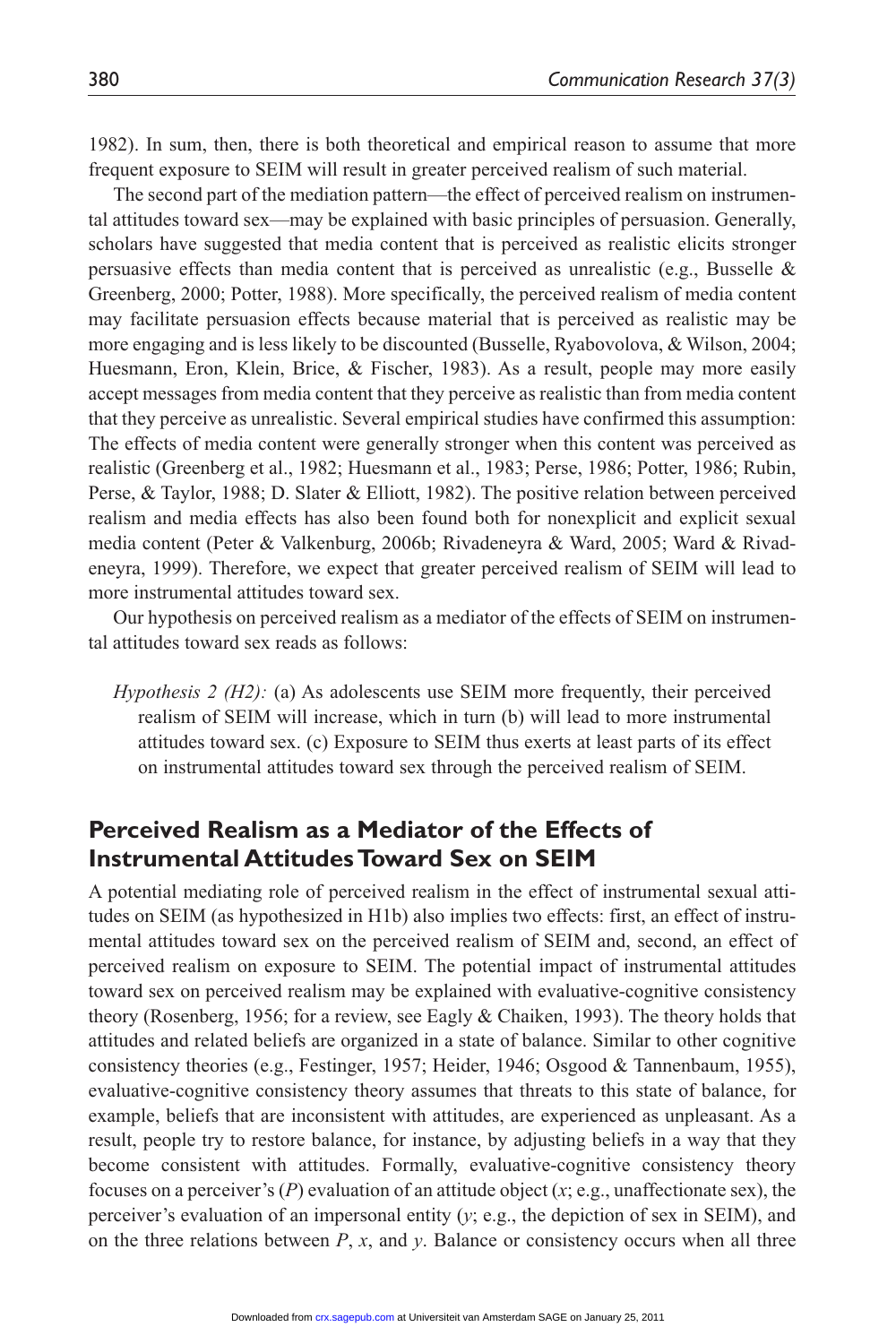relations between  $P$ ,  $x$ , and  $y$  are positive or when two relations are negative and one is positive. Imbalance or inconsistency occurs in all other cases.

Because the portrayal of unaffectionate sex is typical of sexually explicit material (Brosius et al., 1993), the depiction of sex in sexually explicit material (*y*) can be assumed to be positively related to unaffectionate sex  $(x)$ . An adolescent  $(P)$  who supports instrumental attitudes toward sex evaluates unaffectionate sex (*x*) positively. When asked to judge the realism of how sex is depicted in SEIM (*y*), this adolescent will evaluate the realism of SEIM positively in order to maintain cognitive consistency: The relations between *P*, *x*, and *y* are all positive. Conversely, an adolescent who does not support instrumental attitudes toward sex—and thus evaluates unaffectionate sex (*x*) negatively—will evaluate the realism of sex in SEIM  $(y)$  negatively to maintain cognitive consistency: In that case, two relations are negative and one is positive. On the basis of cognitive consistency theory, we thus expect that more instrumental attitudes toward sex will lead to a greater perceived realism of SEIM.

The potential impact of perceived realism on exposure to SEIM can be conceptualized within the theoretical framework of uses and gratifications. Uses and gratifications research considers media users as active individuals who are aware of their motives of media use and accordingly select media content that provides the gratifications they seek (Palmgreen, Wenner, & Rosengren, 1985; Rubin, 2002; Ruggiero, 2000). Earlier research has focused on motives of media use, such as relaxation, passing time, and escapism (e.g., Greenberg, 1973). Recent approaches have responded to the emergence of reality-based media content and have found that curiosity about other people presents an important motive for using such content (Nabi, Stitt, Halford, & Finnerty, 2006). SEIM with its unconcealed portrayal of sexual activities that are not simulated can be seen as a reality-based media content. Because sexual curiosity peaks in adolescence (Savin-Williams & Diamond, 2004), SEIM may be particularly attractive for adolescents. More specifically, if adolescents perceive SEIM as realistic and useful, it may trigger their curiosity even more and, as a result, they may be likely to use such material. Therefore, we expect that the extent to which adolescents perceive SEIM as realistic will increase their exposure to SEIM.

Our hypothesis on perceived realism as a mediator of the effects of instrumental attitudes toward sex on exposure to SEIM reads as follows:

*Hypothesis 3 (H3):* (a) As adolescents have more instrumental attitudes toward sex, their perceived realism of SEIM will increase, which in turn (b) will lead to more frequent exposure to SEIM. (c) Instrumental attitudes toward sex thus exert at least part of their effect on exposure to SEIM indirectly through the perceived realism of SEIM.

# **Method**

#### *Sample and Procedure*

Our study is based on a three-wave panel survey. A three-wave panel design is the minimum requirement to investigate mediation adequately in nonexperimental designs (e.g., Cole & Maxwell, 2003). The first wave was fielded in May and June 2006 among 2,341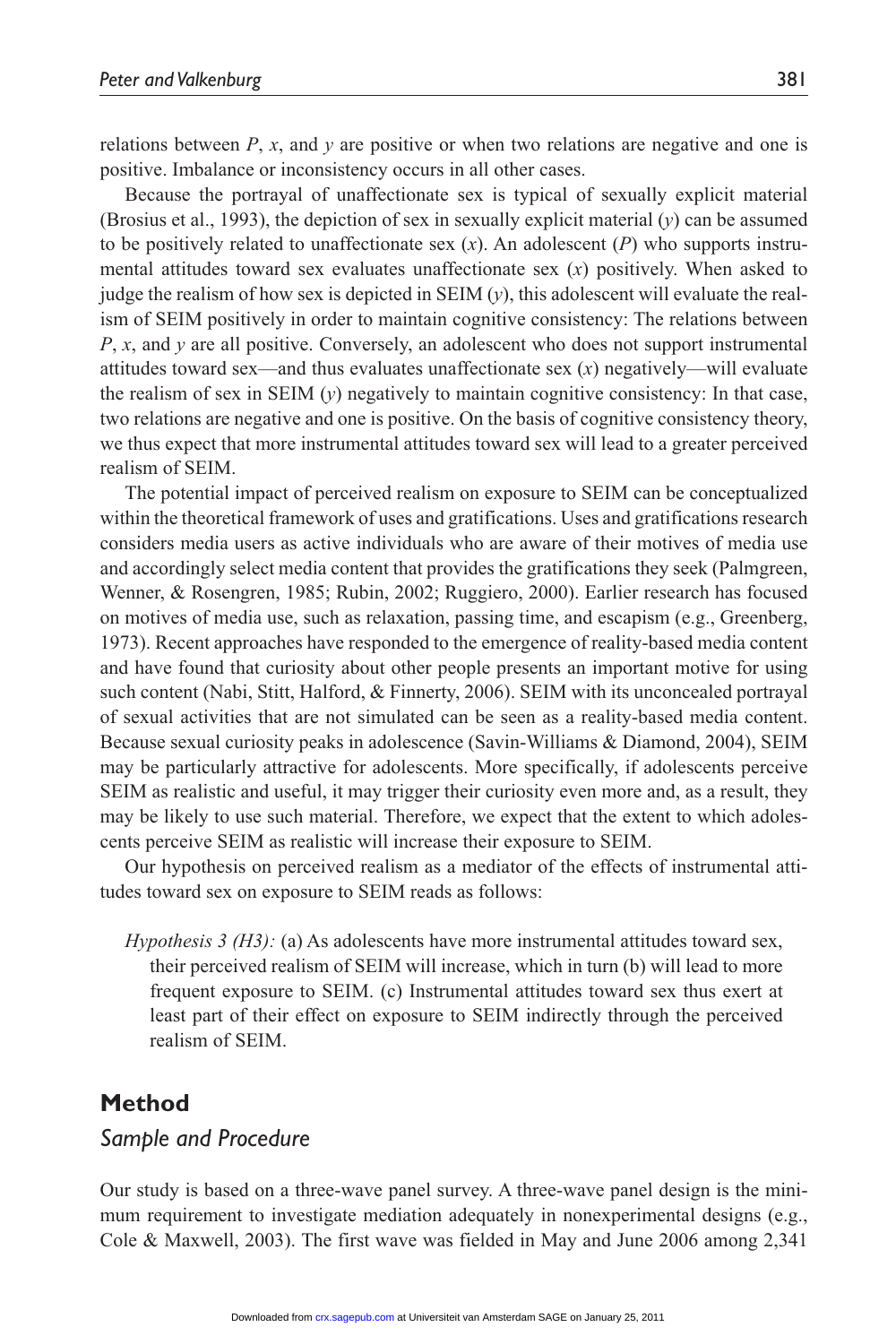Dutch adolescents aged 13 to 20, the second wave was fielded 6 months later, in November and December 2006, and the last wave was fielded in May and June 2007. We included postadolescents because the sociosexual development of young people is only completed in young adulthood (Arnett, 2000). Because little research on optimal time lags exists in our field, we based our choice of a 6-month time interval between the waves on two pragmatic considerations. First, adolescents are able to validly assess the frequency of their SEIM use for a 6-month period (Peter & Valkenburg, 2006a). Second, adolescents are volatile respondents, particularly in surveys on sex-related issues, which typically leads to high attrition rates (Zimmer-Gembeck & Helfand, 2008). Inappropriately long time lags between waves may thus increase the risk of losing too many respondents.

Sampling and fieldwork were done by Qrius, a Dutch research institute specializing in research among adolescents. Respondents were recruited, by means of a quota sample, from an existing online panel managed by Qrius. The members of this online panel had originally been sampled in all parts of the Netherlands. We chose gender and age as quota characteristics for the sampling. These two characteristics have been found to influence respondents' willingness to participate and respond in surveys on sensitive issues (e.g., Ross, Daneback, Mansson, Tikkanen, & Cooper, 2003; Wiederman, 1993). The resulting sample reflected national distributions of age and gender among Dutch adolescents. Before the first wave was fielded, institutional approval, parental consent for minors' participation, and adolescents' informed consent were obtained.

Respondents were asked to fill in an online questionnaire. In each wave, they were (re-) contacted by email and could decide themselves when, within 1 week, they filled in the online questionnaire. Because online surveys or, more generally, computer-mediated surveys do not involve an interviewer, they have proven to be the best mode of interviewing when sensitive issues are studied (e.g., Mustanski, 2001). Due to inequalities in Internet access in a population, online surveys may suffer from systematically biased samples. This problem is less troublesome in the Netherlands, especially when adolescents are interviewed, because 97% of Dutch adolescents have home access to the Internet (Duimel & De Haan, 2007).

Prior to all waves, we notified the respondents that the study was about sexuality and the Internet. Respondents were asked to complete the questionnaire in privacy. We also explained that it was impossible for the principal investigators to identify who had filled in the questionnaire. The research bureau only provided us with a number code for each respondent with which we linked the measurements of the three waves. Respondents were also aware of the fact that they could stop the survey at any time they wished. On average, it took respondents 15 minutes to complete the questionnaire.

Between the first and the third wave, 404 (17.3%) of the 2,341 adolescents who had completed the questionnaire in Wave 1 (W1) terminated their membership in the online panel. These respondents were thus no longer eligible for Wave 2 (W2) and/or Wave 3 (W3). For W3, we only recontacted those 1,426 respondents who had completed the questionnaire in W2 because we interpreted nonparticipation or an incomplete questionnaire in W<sub>2</sub> as respondents' wish to no longer participate in the study. In W<sub>3</sub>, 1,123 adolescents participated, and 1,052 returned a complete questionnaire, which presents the number of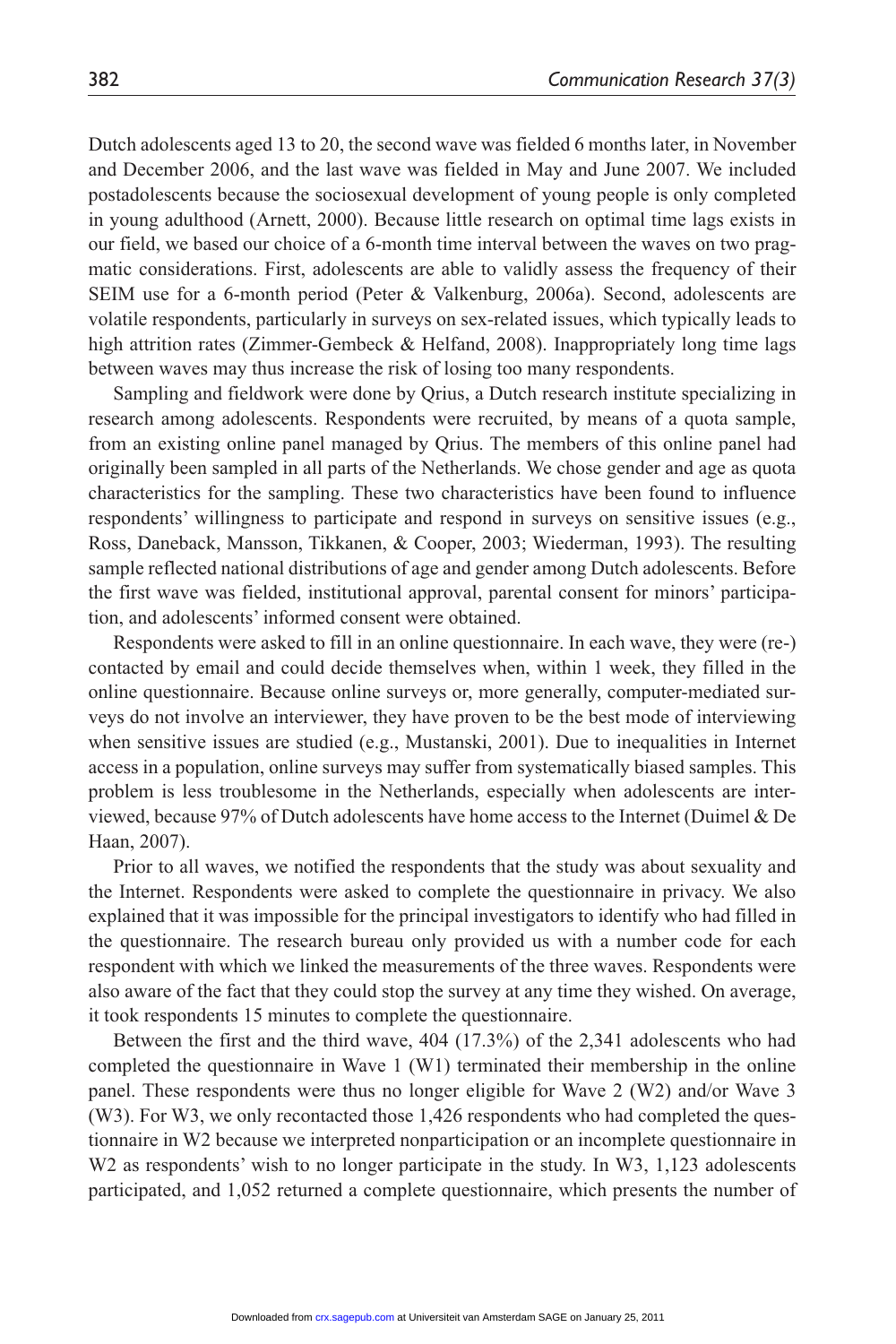respondents that completed the questionnaires in all three waves. Across all three waves, then, the cooperation rate was 54%, calculated according to the guidelines of the American Association for Public Opinion Research (2006) on the basis of the eligible cases and completed questionnaires in W3. Attrition could not be reduced further although, in both W2 and W3, respondents were reminded three times to participate in the study. In W2 and W3, they were finally also offered an extra bonus of  $E10$  for participation, in addition to the  $\epsilon$ 2.50 that they received for filling in each questionnaire and the final bonus of  $\epsilon$ 5 that they received for completing all three questionnaires.

Older adolescents were more likely to participate in all three waves than younger adolescents (Mpart. = 16.78, *SD* = 2.26, Mnonpart. = 16.18, *SD* = 2.28), *F*(1, 1935) = 33.17,  $p < .001$ ,  $\eta^2 = .017$ . Girls (60%) participated more often than boys (49%) in all three waves,  $\chi^2(1, N = 1937) = 13.85, p < .001, \Phi = .11$ . These gender and age differences in participation have been described in other sex-related research and seem to present a more general problem in this type of research (e.g., Ross et al., 2003; Wiederman, 1993). Further analyses showed that participants held less instrumental attitudes toward sex and tended to perceive SEIM as less realistic than did nonparticipants. However, when we controlled for gender and age, these two differences between participants and nonparticipants vanished. Thus, nonparticipation did not result in unexplainable systematic differences in the data.

#### *Measures*

*Exposure to SEIM*. We followed an operationalization used by Peter and Valkenburg (2006a), which has been shown to be valid and reliable. Respondents were asked to indicate how often, in the 6 months prior to the interview, they had intentionally looked at (a) pictures with clearly exposed genitals, (b) videos with clearly exposed genitals, (c) pictures in which people are having sex, and (d) videos in which people are having sex. In the introduction of the question, adolescents were informed that the question was about sexually explicit, pornographic content on or from the Internet. They were also told that looking at such content did not imply being online but could also refer to sexually explicit material downloaded from the Internet. Further, adolescents were told that genitals referred to the penis and the vagina (and thus not to typical *Playboy*-type nudity) and that *having sex* meant unconcealed vaginal, anal, or oral penetration. The response categories were 1 (*never*), 2 (*less than once a month*), 3 (*1-3 times a month*), 4 (*once a week*), 5 (*several times a week*), 6 (*every day*), and 7 (*several times a day*). In all three waves, the items formed a unidimensional scale (explained variance at least 88% in the three waves). Cronbach's alpha was .95 in all three waves. For information about the means and standard deviations, see Table 1.

*Instrumental attitudes toward sex*. We used the four items with the highest factor loadings from the scale developed by Hendrick and Hendrick (1987). The four items were as follows: "Sex is primarily physical," "The main goal of sex is that you yourself have a good time," "Sex is just a game," and "Sex is a physical need, like eating." Response categories ranged from 1 (*fully disagree*) to 5 (*fully agree*). In all three waves, the items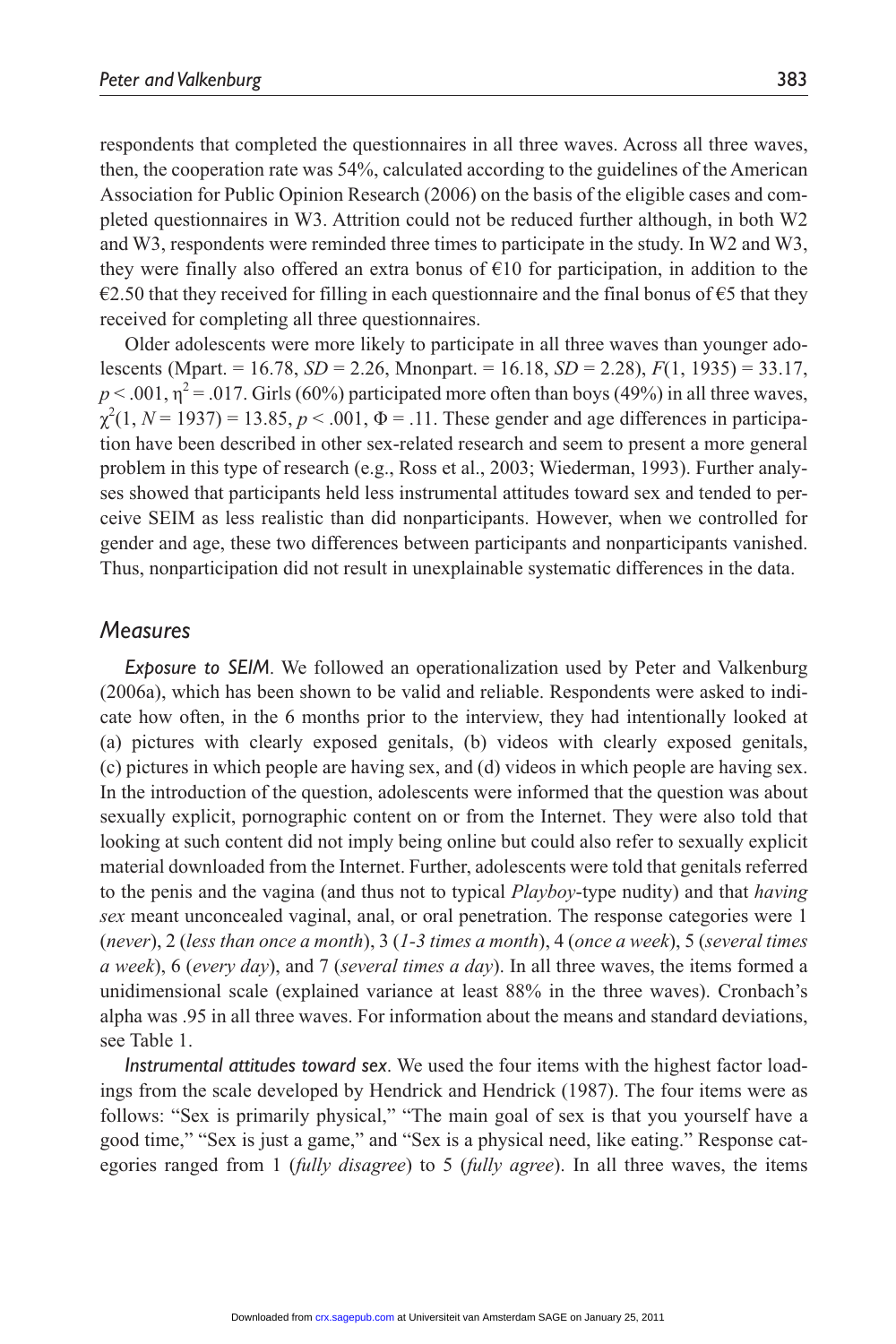formed a unidimensional scale (explained variance at least 60%). Cronbach's alpha was at least .78 in the three waves. For means and standard deviations, see Table 1.

*Perceived social realism and perceived utility of SEIM*. The perceived social realism of SEIM was operationalized with four items that have often been used in perceived realism scales (e.g., Busselle, 2001; Konijn, Bijvank, & Bushman, 2007). We adjusted the items to perceptions of SEIM. The items were "Sex on the Internet is realistic" (Item 1), "Sex on the Internet is similar to sex in real life" (Item 2), "Sexual situations depicted in sex on the Internet often appear in real life" (Item 3), and "In reality, the sex people have is like the sex that appears on the internet" (Item 4). The items that we chose for the operationalization of the perceived utility of SEIM were geared toward an operationalization by Busselle (2001). The three items used were as follows: "By watching sex on the Internet, you can learn things you wouldn't learn otherwise" (Item 5), "By watching sex pictures or sex videos on the Internet, you learn how to behave when having sex" (Item 6), and "Sex on the Internet gives you valuable information about sex" (Item 7). Respondents were instructed that the seven items referred to pornographic content on or from the Internet. Response categories ranged from 1 (*fully disagree*) to 5 (*fully agree*).

According to Busselle and Greenberg (2000), social realism and utility are different dimensions of perceived realism. Therefore, we tested the factorial validity of this conceptualization in a first-order confirmatory factor analysis (CFA) model. A well-fitting firstorder CFA model suggests that the identified dimensions can be operationalized as independent (yet correlated) scales and analyzed separately. For all three waves, the CFA indicated a cross-loading of Item 5 on both perceived social realism and utility. When we removed this item from the model, the model fits of the measurements in all three waves became very good. For example, in W1, the model fit was  $\chi^2(8, N = 959) = 10.28$ ,  $p = .25$ , Comparative Fit Index (CFI) = .999, root mean square error of approximation (RMSEA) = .018 (90% confidence interval [CI]: .000/.044). Based on the CFA, we subsequently operationalized social realism with Items 1 to 4. Cronbach's alpha was at least .88 across the three waves. The perceived utility of SEIM was operationalized with Items 6 and 7. The correlation between the two items was at least  $r = .75$ ,  $p < .001$ , in the three waves. Means and standard deviations can be found in Table 1.

A total of 93 respondents did not answer any or only a few of the items with which perceived social realism and perceived utility were tapped. Because these respondents reported that they had never used SEIM, we accepted these nonanswers as valid answers rather than as randomly missing answers. Therefore, we did not use missing cases imputation techniques. The number of cases available for analysis thus reduced to 959.

# *Data Analysis*

We tested our model with structural equation modeling, treating all variables as latent constructs.<sup>1</sup> Two item parcels (i.e., the averaged item scores of two or more items) served as manifest indicators for the latent constructs of exposure to SEIM, perceived social realism, and instrumental attitudes toward sex. Perceived utility was measured with only two items and therefore not subjected to item parceling. The item parcels were created using a procedure suggested by Russell, Kahn, Spoth, and Altmaier (1998). First, we factor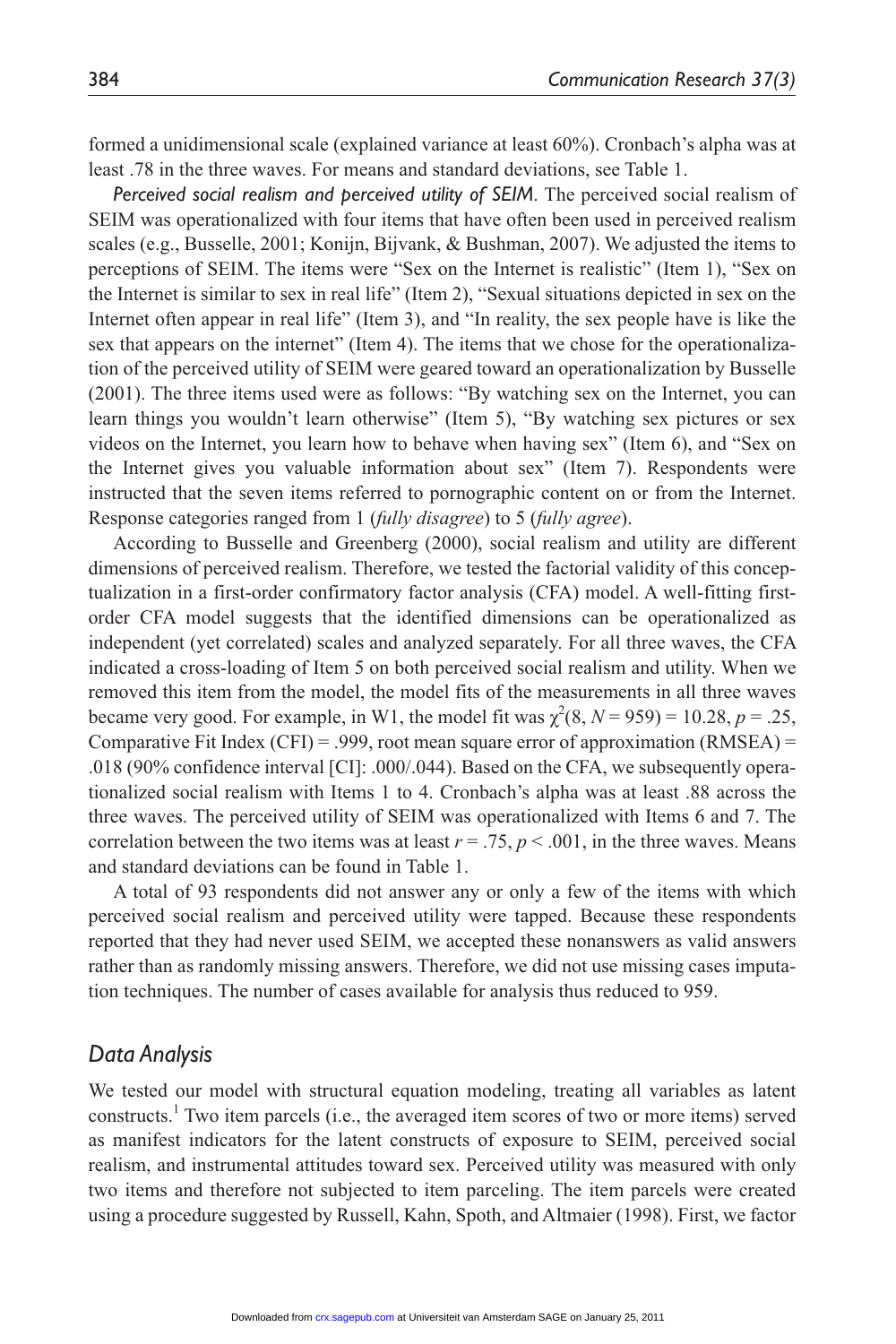|                                       | I            | $\overline{2}$ | 3            | 4            | 5            | 6            | 7            | 8            | 9            | 10           | П            | 12           |
|---------------------------------------|--------------|----------------|--------------|--------------|--------------|--------------|--------------|--------------|--------------|--------------|--------------|--------------|
| I. Exposure<br>SEIM (WI)              | 1.00         |                |              |              |              |              |              |              |              |              |              |              |
| 2. Exposure<br>SEIM (W2)              | .68          | 1.00           |              |              |              |              |              |              |              |              |              |              |
| 3. Exposure<br>SEIM (W3)              | .65          | .73            | 1.00         |              |              |              |              |              |              |              |              |              |
| 4. Social realism<br>(WI)             | .30          | .27            | .23          | 1.00         |              |              |              |              |              |              |              |              |
| 5. Social realism<br>(W2)             | .25          | .42            | .30          | .51          | 1.00         |              |              |              |              |              |              |              |
| 6. Social realism<br>(W3)             | .24          | .29            | .35          | .41          | .48          | 1.00         |              |              |              |              |              |              |
| 7. Perceived<br>utility (WI)          | .45          | .41            | .33          | .58          | .43          | .37          | 1.00         |              |              |              |              |              |
| 8. Perceived<br>utility (W2)          | .39          | .52            | .41          | .41          | .64          | .45          | .58          | 1.00         |              |              |              |              |
| 9. Perceived<br>utility (W3)          | .37          | .37            | .46          | .36          | .44          | .68          | .51          | .60          | 1.00         |              |              |              |
| 10. Instrumental<br>attitudes<br>(WI) | .20          | .21            | .17          | .32          | .27          | .22          | .31          | .26          | .21          | 1.00         |              |              |
| II. Instrumental<br>attitudes<br>(W2) | .19          | .30            | .23          | .27          | .34          | .32          | .27          | .37          | .31          | .53          | 1.00         |              |
| 12. Instrumental<br>attitudes<br>(W3) | .21          | .27            | .28          | .25          | .30          | .34          | .29          | .34          | .35          | .49          | .62          | 1.00         |
| M<br>SD                               | 2.09<br>1.40 | 2.14<br>1.49   | 2.14<br>1.46 | 2.14<br>0.81 | 2.03<br>0.81 | 2.45<br>0.83 | 2.36<br>0.96 | 2.32<br>0.96 | 2.43<br>0.96 | 2.44<br>0.80 | 2.37<br>0.80 | 2.33<br>0.81 |
|                                       |              |                |              |              |              |              |              |              |              |              |              |              |

**Table 1.** Zero-Order Correlations Between the Variables in the Models and Scale-Relevant Information

Note: All correlations were significant at least at  $p < .001$ . SEIM = Sexually explicit Internet material. W1 = Wave  $1:W2 = W$ ave  $2:W3 = W$ ave 3.

analyzed the items meant to measure each variable. Based on the sizes of the factor loadings, we then alternately assigned each item to the first or second item parcel. To illustrate, for exposure to SEIM, this meant that items ranked 1 and 3 on the factor formed the first item parcel, and items ranked 2 and 4 on the factor formed the second item parcel. Generally, item parceling leads to more parsimonious models, reduces the chances for double loadings to occur, and diminishes the impact of the various sources of sampling error (e.g., Little, Cunningham, Shahar, & Widaman, 2002). However, item parceling should only be used if relations among the latent constructs, and not among the items, are studied (Little et al., 2002) and if the underlying construct is unidimensional (Bandalos & Finney, 2001; Little et al., 2002). These conditions were met.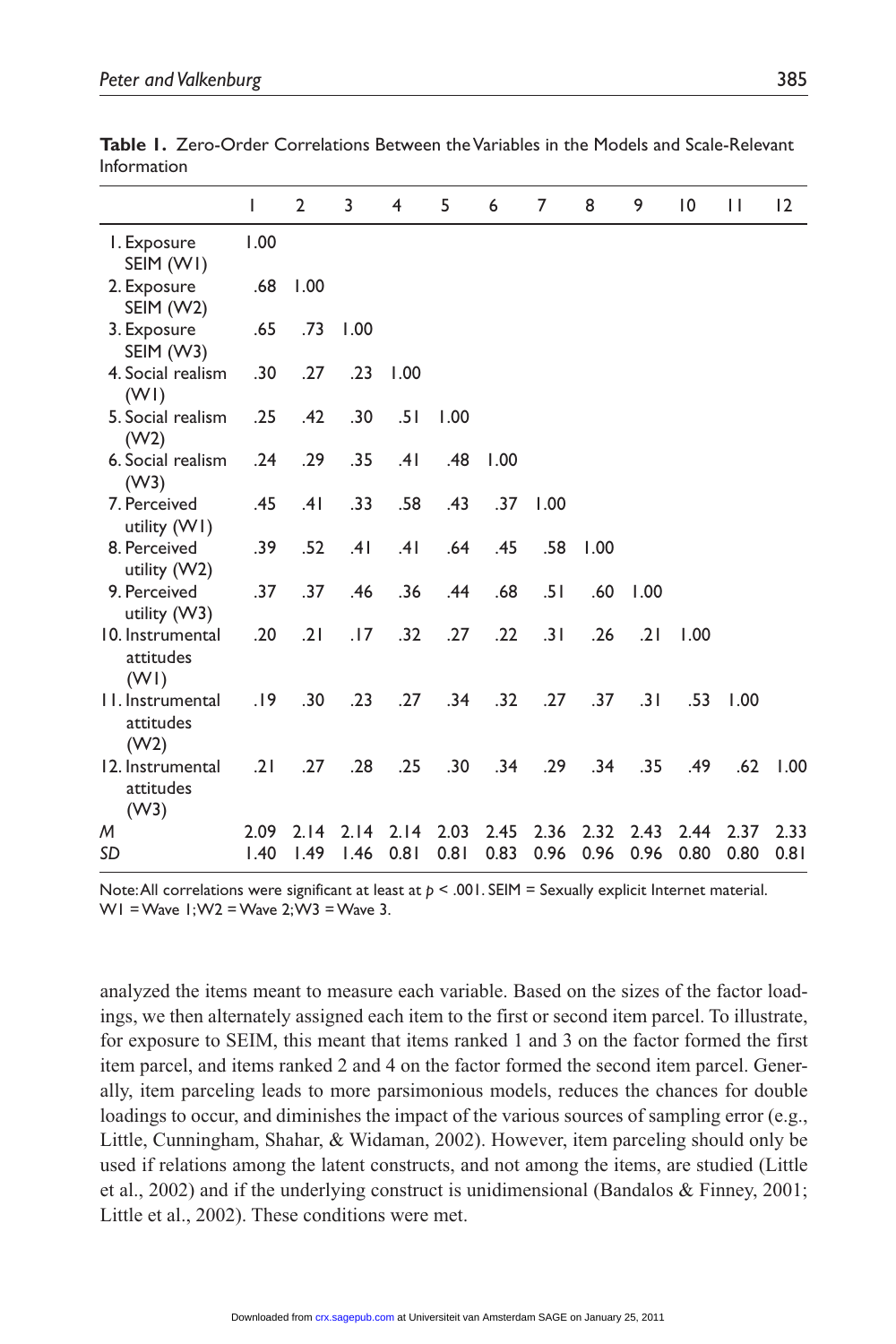Variables in sex research are typically skewed. Shapiro-Wilk tests showed that also the variables in this study were not normally distributed. As a result, the assumption of multivariate normality was also not met. Scholars have recommended the bootstrap method to alleviate the resulting statistical problems (Efron & Tibshirani, 1993). Therefore, we tested the statistical significance of all analyses reported below not only with traditional parametric tests but also with the bootstrap method. We estimated a bootstrap bias–corrected 95% CI (bc 95% CI) for all values of interest  $(1,000$  bootstrap samples,  $N = 959$  each). If this interval includes zero, a given estimate is not significant. We accepted an estimate as significant only if both the tests based on normal theory and the tests based on bootstrapping indicated a statistically significant difference from zero.

# **Results**

Hypothesis 1a predicted that exposure to SEIM would lead to more instrumental attitudes toward sex. Hypothesis 1b stated that more instrumental attitudes toward sex would increase exposure to SEIM. Table 1 shows the zero-order correlation of all variables involved in the analyses of this study. Although the correlations are in line with H1a and H1b, they do not present an adequate test of the hypotheses. To test H1a and H1b rigorously, models are necessary that include previous levels of the various dependent variables (i.e., autoregressive effects) along with controls for simultaneous influences of predictor variables (for elaboration, see Cole & Maxwell, 2003). Figure 1 presents such a model.

The fit of the model as shown in Figure 1 was acceptable,  $\chi^2(31, N = 959) = 151.61$ ,  $p < .001$ , CFI = .989, RMSEA = .064 (90% CI: .054/.064). Exposure to SEIM had a significant positive impact on instrumental attitudes toward sex, both between W1 and W2,  $\beta$  = .07,  $B = 0.039$ ,  $SE = 0.016$ ,  $p < 0.05$  (bc 95% CI: .005/.074), and between W2 and W3,  $\beta = 0.07$ .08,  $B = .041$ ,  $SE = 0.016$ ,  $p < .01$  (bc 95% CI: .001/.080). Thus, H1a was supported. However, instrumental attitudes toward sex influenced exposure to SEIM only between W1 and W2, β = .08, *B* = .162, *SE* = 0.057, *p* < .01 (bc 95% CI: .056/.274), but not between W2 and W3,  $β = .00$ ,  $B = -.003$ ,  $SE = 0.053$ , *ns* (bc 95% CI: --133/.143). H1b was thus only partly supported.

Our mediation analyses below focus on the predictors as measured at W1 and on the outcomes as measured at W3. Therefore, we also tested a model (not shown) in which we only investigated the influences of the predictors at W1 on the outcomes at W3. The fit of that model was very good,  $\chi^2(10, N = 959) = 11.63$ ,  $p = .31$ , CFI = 1.00, RMSEA = .013 (90% CI: .000/.039). Exposure to SEIM at W1 had a significant positive impact on instrumental attitudes toward sex at W3,  $\beta = .11$ ,  $B = .062$ ,  $SE = 0.018$ ,  $p < .001$  (bc 95% CI: .028/.107). However, instrumental attitudes toward sex at W1 did not influence exposure to SEIM at W3,  $β = .03$ ,  $B = .064$ ,  $SE = 0.059$ , *ns* (bc 95% CI: -.077/.176).

Jointly, Hypotheses 2a, 2b, and 2c predicted an indirect effect of SEIM on instrumental attitudes toward sex via the perceived realism of SEIM. Likewise, Hypotheses 3a, 3b, and 3c jointly predicted a reverse indirect effect from instrumental attitudes toward sex on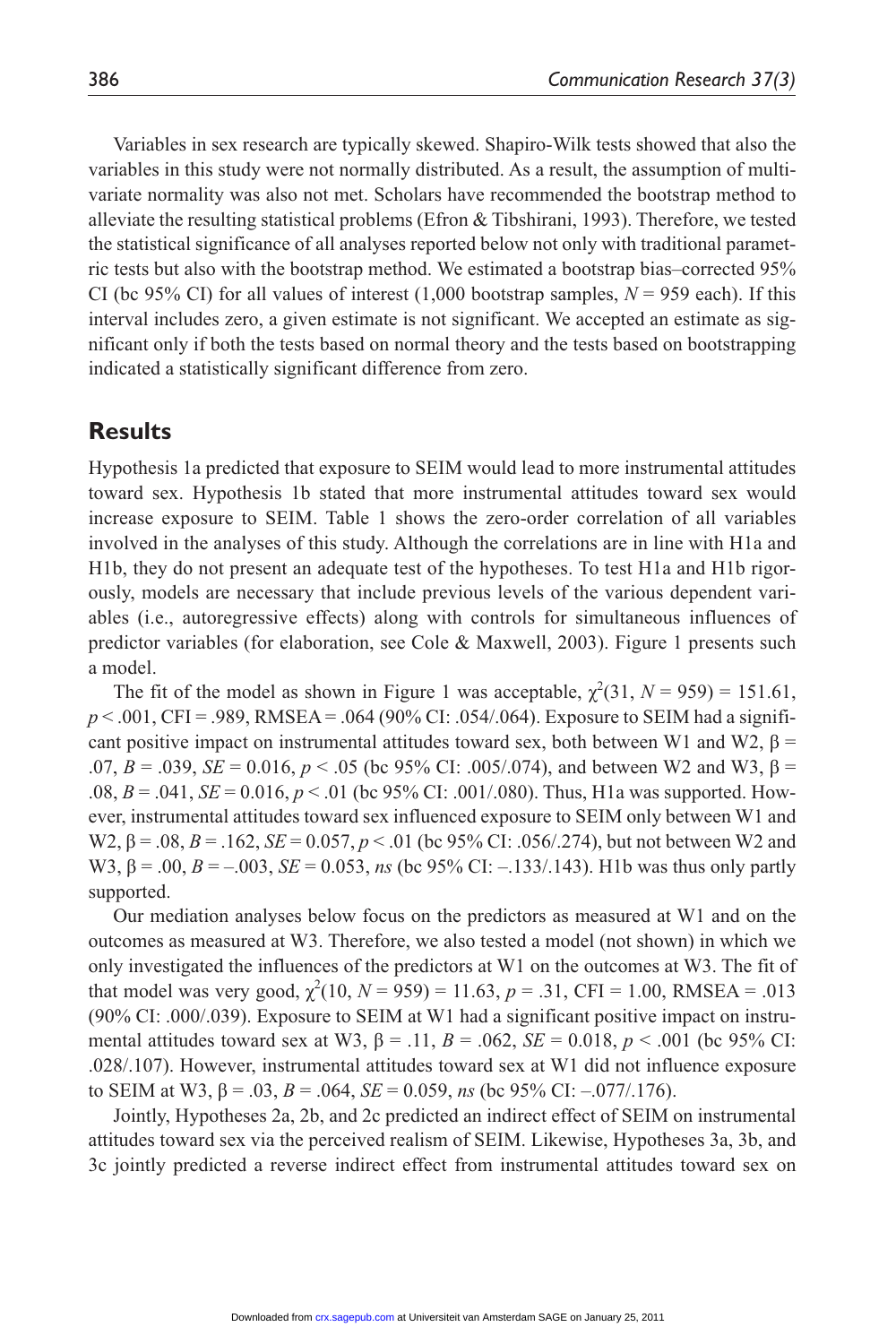



Note: Coefficients are standardized estimates, significant at least at *p* < .05 (two-tailed), unless indicated otherwise. The ovals represent latent constructs. Dashed curves are covariances between disturbance terms (D). For clarity reasons, observed variables and error terms as well as the measurement model are not shown. In this and all other models, we allowed error variances of the same item parcel to covary over time, following recommendations by Cole and Maxwell (2003). W1 = Wave 1; W2 = Wave 2; W3 = Wave 3.

exposure to SEIM via perceived realism. Following Cole and Maxwell (2003), a rigorous test of these hypotheses leads to a model as displayed in Figures 2 and 3. Figure 2 shows the model when perceived social realism was the mediator. Figure 3 shows the model when perceived utility was the mediator.

**Social realism as a mediator.** The fit of the model in Figure 2 was good,  $\chi^2(94, N = 1)$ 959) = 233.67, *p* < .001, CFI = .991, RMSEA = .039 (90% CI: .033/.046). In line with H2a, more frequent exposure to SEIM (W1) led to a greater perceived social realism of SEIM (W2),  $\beta = .07$ ,  $B = .039$ ,  $SE = 0.017$ ,  $p < .05$  (bc 95% CI: .001/.072). As expected in H2b, greater perceived social realism (W2) resulted in more instrumental attitudes toward sex, β = .10, *B* = .100, *SE* = 0.034, *p* < .01 (bc 95% CI: .020/.186). Also the indirect effect of SEIM (W1) on instrumental attitudes (W3) via perceived social realism (W2) was significant,  $B = .004$ ,  $SE = 0.02$ ,  $p < .05$  (bc 95% CI: .001/.010). H2c was thus supported.

Despite recent criticism of traditional tests of complete or partial mediation and suggestions to focus on the size of indirect effects instead (e.g., Preacher & Hayes, 2008), we think that it is still informative to analyze whether an originally significant effect of an independent on a dependent variable no longer differs from zero once the mediator is included. After all, to date convincing criteria to evaluate the size of an indirect effect are still lacking. To investigate complete or partial mediation for the effect of exposure to SEIM (W1) on instrumental attitudes toward sex (W3), we tested the model in Figure 2 as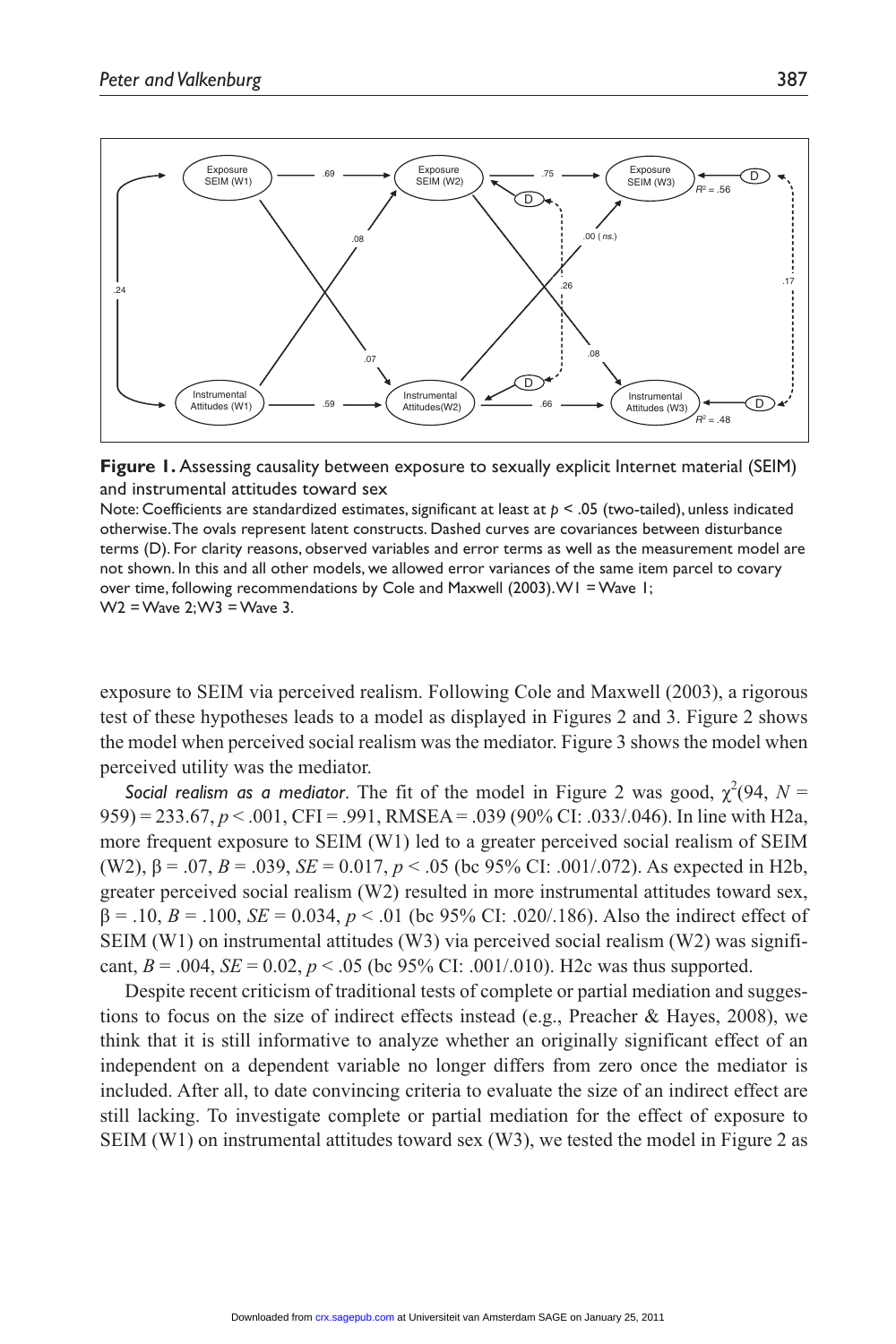

**Figure 2.** Perceived social realism as a mediator of the impact of exposure to sexually explicit Internet material (SEIM) on instrumental attitudes toward sex Note: Coefficients are standardized estimates, significant at least at *p* < .05 (two-tailed), unless indicated otherwise. Dashed curves are covariances between disturbance terms (D). For clarity reasons, observed variables and error terms as well as the measurement model are not shown. W1 = Wave 1; W2 = Wave 2;  $W3 = W$ ave 3.

a nested model with two conditions: when the direct path from exposure to SEIM (W1) to instrumental attitudes toward sex (W3) was constrained to 0 and when it was allowed to vary. If the model with the constrained path does not change the model's fit, the direct path from exposure to instrumental attitudes does not differ from zero. The model with the constrained path did not lead to a significant  $\chi^2$  change,  $\Delta \chi^2(1, N = 959) = 2.67$ ,  $p = .10$ . Thus, the effect of adolescents' exposure to SEIM (W1) on instrumental attitudes toward sex (W3) was no longer significant once the perceived social realism of SEIM (W2) was included.

Figure 2 also shows the results of the tests of H3a, H3b, and H3c. As predicted by H3a, more instrumental attitudes toward sex (W1) led to a greater perceived social realism of SEIM (W2),  $β = .09$ ,  $B = .101$ ,  $SE = 0.039$ ,  $p < .01$  (bc 95% CI: .014/.173). In contrast to H3b, however, greater perceived social realism of SEIM (W2) did not increase exposure to SEIM (W3),  $β = -.02$ ,  $B = -.035$ ,  $SE = 0.051$ , *ns* (bc 95% CI: -.168/.084). As a result, the indirect effect hypothesized in H3c was also not significant,  $B = -0.003$ ,  $SE = 0.005$ , *ns* (bc) 95% CI: –.021/.537).

*Perceived utility as a mediator*. The overall fit of the model in Figure 3 was good,  $\chi^2(94, 100)$ *N* = 959) = 264.67, *p* < .001, CFI = .988, RMSEA = .044 (90% CI: .037/.050). As hypothesized in H3a, adolescents perceived SEIM as more useful (W2) when they used SEIM more often (W1), β = .13, *B* = .079, *SE* = 0.020, *p* < .001 (bc 95% CI: .029/.123). In line with H3b, greater perceived utility of SEIM (W2) resulted in more instrumental attitudes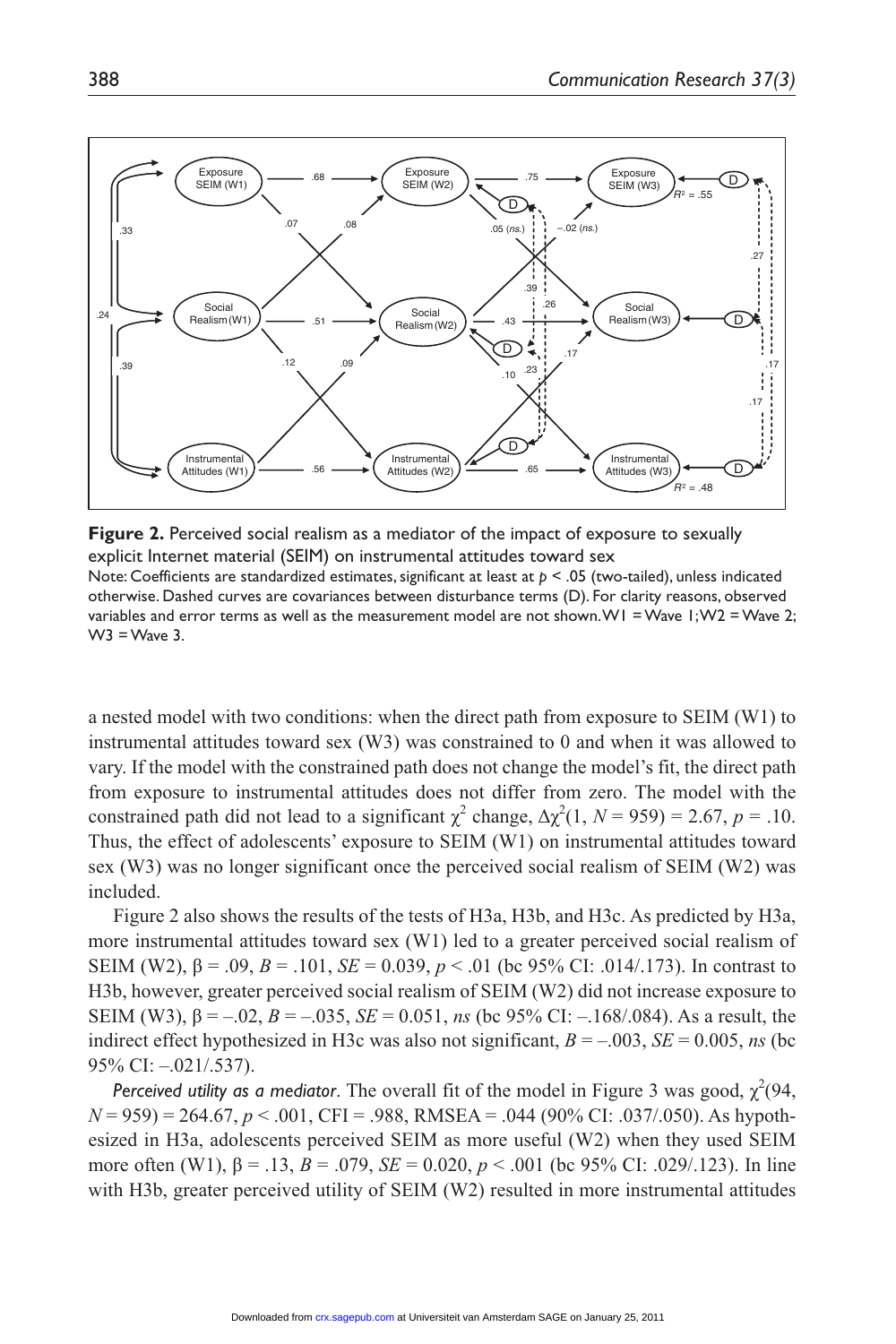

**Figure 3.** Perceived utility as a mediator of the impact of exposure to sexually explicit Internet material (SEIM) on instrumental attitudes toward sex Note: Coefficients are standardized estimates, significant at least at *p* < .05 (two-tailed), unless indicated otherwise. Dashed curves are covariances between disturbance terms (D). For clarity reasons, observed variables and error terms as well as the measurement model are not shown. W1 = Wave 1; W2 = Wave 2;  $W3 = W$ ave 3.

toward SEIM (W3), β = .13, *B* = .113, *SE* = 0.030, *p* < .001 (bc 95% CI: .040/.177). Consequently, also the indirect effect of SEIM (W1) via perceived utility (W2) on instrumental attitudes toward sex (W3) was significant,  $B = .009$ ,  $SE = 0.002$ ,  $p < .001$  (bc 95% CI: .003/.019). H3c was thus also supported.

To test whether the originally significant effect of SEIM (W1) on instrumental attitudes toward sex (W3) would lose its significance once perceived utility was in the model, we followed the nested-model logic outlined above. The model in which the path from SEIM (W1) to instrumental attitudes (W3) was constrained did not change the model fit compared to the model in which it was allowed to vary,  $\Delta \chi^2(1, N = 959) = 0.59$ ,  $p = .44$ . Thus, the effect of SEIM (W1) on instrumental attitudes (W3) was no longer significant if the mediator perceived utility of SEIM was part of the model.

As shown in Figure 3, neither H3a nor H3b were supported. Instrumental attitudes toward sex (W1) did not affect the extent to which adolescents perceived SEIM as useful (W2), β = .04, *B* = .046, *SE* = 0.042, *ns* (bc 95% CI: –.048/.155). Similarly, perceived utility (W2) did not influence exposure to SEIM (W3), β = .05, *B* = .078, *SE* = 0.050, *ns* (bc 95% CI: –.046/.181). The indirect effect of instrumental attitudes toward sex (W1) on the use of SEIM (W3) via perceived utility (W2) was also not significant,  $B = .004$ ,  $SE =$ 0.004, *ns* (bc 95% CI: -.003/.024).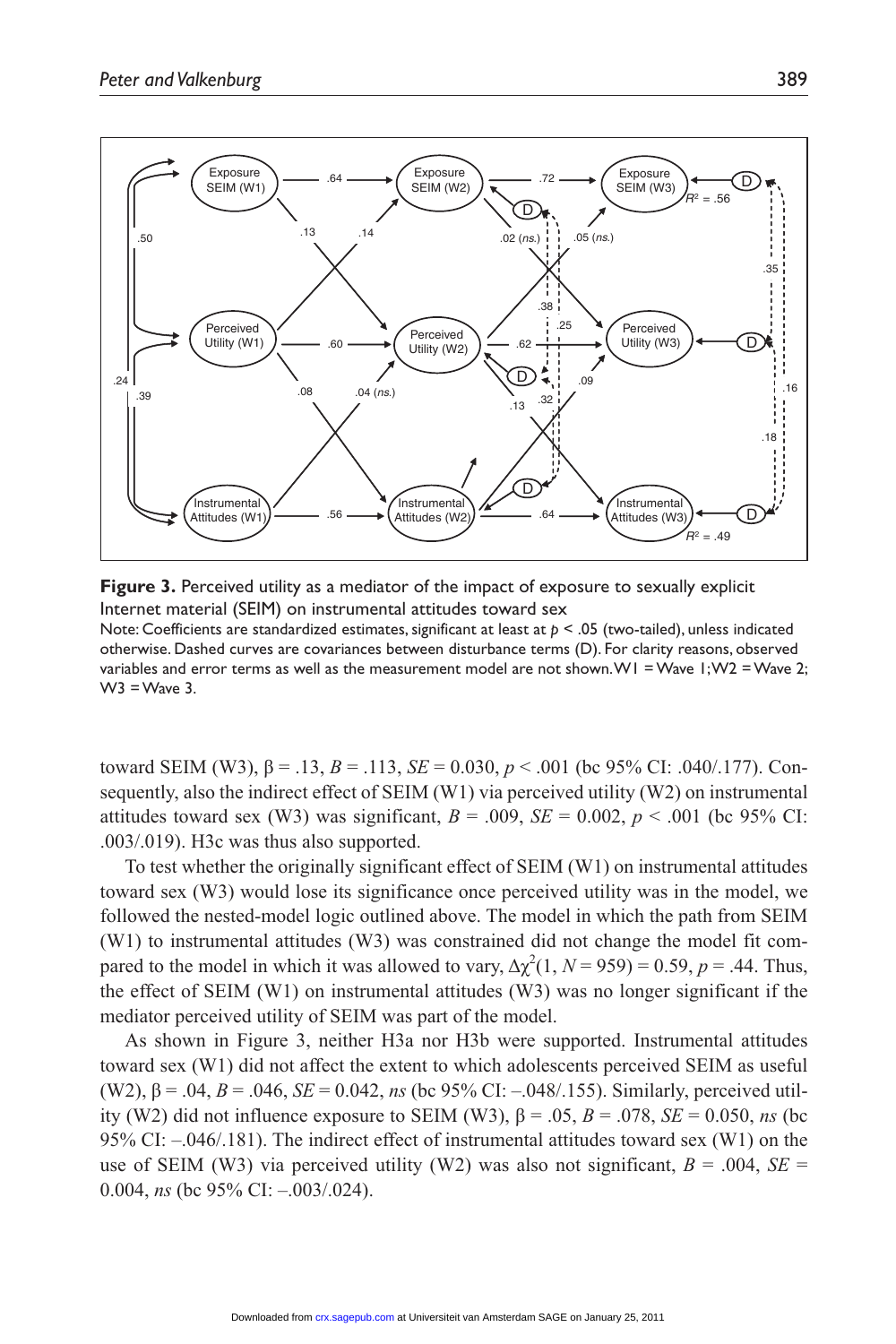In sum, H2a, H2b, and H2c were generally supported: More frequent exposure to SEIM resulted in a greater perceived utility of SEIM, which in turn led to more instrumental attitudes toward sex. Support for H3a was mixed. Whereas more instrumental attitudes toward SEIM increased the perceived social realism of SEIM, they did not affect the perceived utility of SEIM. H3b and H3c remained generally unsupported: Neither the perceived social realism of SEIM nor its perceived utility increased exposure to SEIM. As a result, in none of the analyses did instrumental attitudes toward sex exert an indirect effect on exposure to SEIM via the perceived realism of SEIM.<sup>2</sup>

# **Discussion**

Although research on the implications of adolescents' use of SEIM has quickly increased in the past years, our knowledge about the processes that underlie potential effects of SEIM is still very limited. This study provides first evidence that adolescents' perceptions of the realism of SEIM may explain how their use of SEIM affects instrumental attitudes toward sex. With a three-wave panel design, the study confirmed, and extended, findings of earlier cross-sectional research on the mediating function of perceived realism in the link between SEIM and attitudes toward casual sex (Peter & Valkenburg, 2006b). When adolescents used SEIM more frequently, they perceived it as more socially realistic and as more useful. In turn, stronger perceptions of the social realism and the utility of SEIM resulted in more instrumental attitudes toward sex. At the same time, however, neither the perceived social realism of SEIM nor its perceived utility mediated the impact of instrumental sexual attitudes on SEIM. Overall, the study suggests that the perceived social realism and the perceived utility of SEIM as dimensions of the perceived realism of SEIM may play an important role in the processes that underlie the effects of SEIM on adolescents' instrumental attitudes toward sex.

Against the backdrop of these findings, it is striking that research has only recently started to pay attention to the role of perceived realism in the effects of sexually explicit material (Bogaert et al., 1999; Hald & Malamuth, 2008; Peter & Valkenburg, 2006b). One of the reasons may be a strong focus on direct effects in much research on the consequences of sexually explicit material. Doubtlessly, the study of direct effects is important in the early stages of a developing research field. However, too strong an adherence to direct effects may not only reinforce simplistic notions of the effects of sexually explicit material but it may also impede a theoretically more profound understanding of how and why such material affects individuals. Our study suggests that the perceived realism of SEIM is an important concept to comprehend the effects of SEIM on adolescents' sexual attitudes. As a result, we support calls by other researchers for more research on the concept (Bogaert et al., 1999; Hald & Malamuth, 2008) and add that this should be accompanied by further attention to the processes that underlie the effects of SEIM.

Future research on the role of perceived realism of SEIM may also pay attention to the dimensional structure of perceived realism. Because of the scarce research on the topic, we operationalized and tested two plausible subdimensions of perceived realism, the perceived social realism of SEIM, and its perceived utility. Our operationalizations have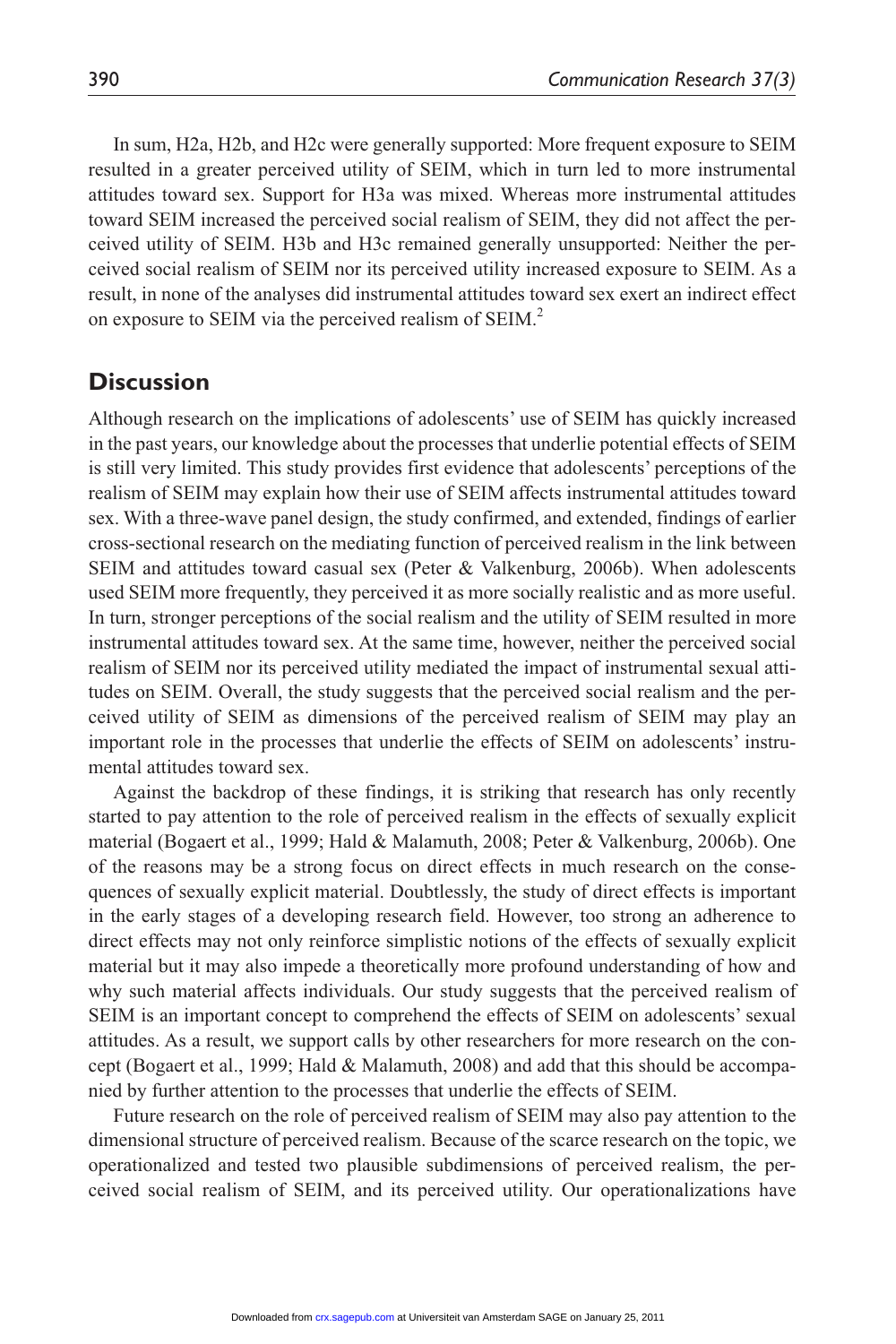proven to be reliable, but elaboration and refinement of the utility measure in particular seem desirable. Moreover, based on Busselle and Greenberg's review (2000) of the perceived realism concept, it may be worth studying whether other subdimensions of perceived realism present relevant constructs in research on the effects of SEIM. Promising subdimensions could be the perceived probability of the events presented in SEIM (i.e., the likelihood with which something observed in SEIM occurs in the real world) and the perceived plausibility of the content of SEIM (i.e., the extent to which something perceived in SEIM could exist in the real world).

In contrast to our expectations, adolescents' instrumental sexual attitudes affected their use of SEIM only between W1 and W2. We did not find over-time reciprocal influences between the use of SEIM and instrumental attitudes as predicted, for instance, by M. D. Slater's (2007) reinforcing-spirals framework. Moreover, the expected effect of perceived realism on the use of SEIM did not emerge. Two reasons may account for these unexpected findings. First, sexual attitudes and the perceived features of SEIM may not predict the use of SEIM as well as other, more personality-oriented variables. Several studies on the antecedents of SEIM have indeed shown that the best predictors of adolescents' use of SEIM seem to be gender and personality characteristics, such as sensation seeking and life satisfaction (Brown & L'Engle, 2009; Flood, 2007; Peter & Valkenburg, 2006a; Wolak et al., 2007). Second, both selective exposure and uses and gratifications theory presuppose unrestricted and easy access to media content. Whereas SEIM is available to adolescents, access to it is still not as easy as access to mainstream television content. Thus, it is possible that theoretically plausible selective exposure and uses and gratifications processes may be counteracted by the particular nature and accessibility of SEIM.

Research on the underlying processes of the effects of SEIM may benefit from a closer look at the impact of exposure to SEIM on perceived realism. If, as assumed in the representativeness heuristic (Kahneman & Tversky, 1972), adolescents compare the sexual portrayals in SEIM with their sexual scripts and if the perceived similarity between the two points to an influence of SEIM on sexual scripts, then our result tentatively suggests that SEIM may influence adolescents' sexual scripts. Our study does not provide direct evidence of the impact of SEIM on adolescents' sexual scripts. However, the consistently positive effect of SEIM on perceived social realism and perceived utility—in the absence of any impact of social realism and utility on exposure—hints at this possibility.

Our findings may also be relevant to theoretical discussions about the consequences of the use of sexually explicit material. Several scholars have emphasized that sexually explicit material merely evokes sexual fantasies (for a review, see Linz & Malamuth, 1993). These fantasies may arouse people but are not acted out because users of sexually explicit material are able to recognize the exaggerated, fantasy-driven character of the content. We by no means reject the notion that, for many people, sexually explicit material may solely trigger sexual fantasies that do not have any real-life consequences. Moreover, this study can only demonstrate that the perceived realism of SEIM affects sexual attitudes, while it is silent about potential behavioral effects. Finally, as the means in Table 1 show, more frequent exposure to SEIM did not lead to perceptions of SEIM as more realistic but rather as less unrealistic.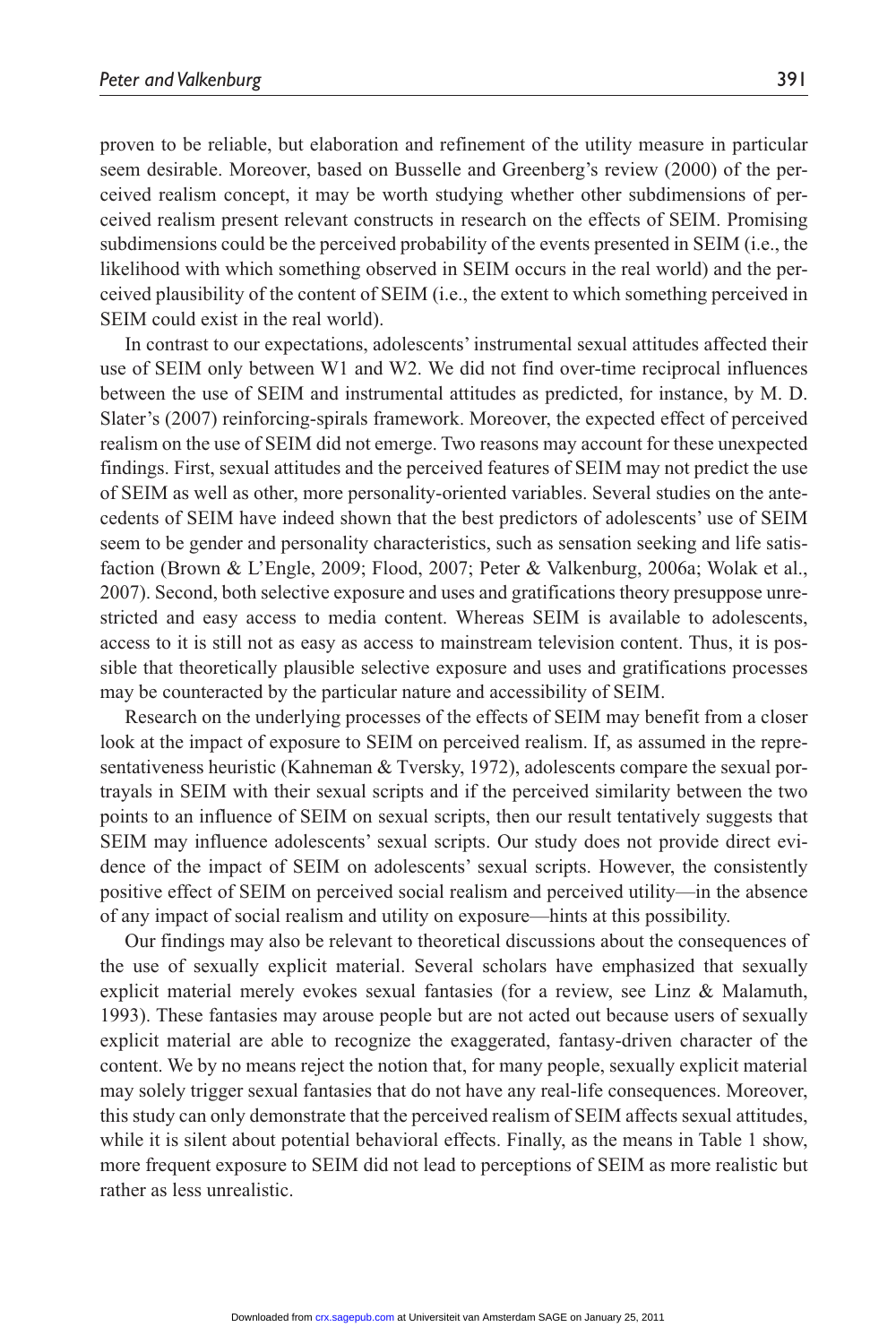Having said that, however, we believe that a general claim that sexually explicit material remains confined to the realm of sexual fantasies may not only suffer from an adult bias but may also be problematic in the light of this study and related research (Hald  $\&$ Malamuth, 2008; Peter & Valkenburg, 2006b). If all adolescents were able to distinguish between the exaggerated, fictional character of SEIM and real-life sex, the perceived social realism and the perceived utility of SEIM would be a constant. As a result, no relation between exposure to SEIM, sexual attitudes, and the perceived social realism of SEIM should occur. However, in line with previous research (Peter & Valkenburg, 2006b), our study has found considerable associations between exposure to SEIM, sexual attitudes, and the perceived realism of SEIM. More specifically, our study extends earlier research by showing that exposure to SEIM increases its perceived utility—the extent to which adolescents regard SEIM as valuable information about sex that may help them to learn how to behave when having sex. If SEIM only stimulated sexual fantasies, this influence should not have occurred. Thus, the general pattern in our results suggests that general assumptions about the mere fantasy character of SEIM may not adequately represent the processes that underlie the effects of SEIM on adolescents.

By focusing on instrumental attitudes toward sex, we do not imply that adolescents who hold such attitudes toward sex are morally wrong. We do agree with other scholars that intimate, affectionate, and committed relationships may greatly help adolescents to learn, and engage in, responsible sexual behavior (e.g., Brown, 2002; Romeo & Kelley, 2009). In our view, however, more instrumental attitudes toward sex need to be seen also in the context of sex and sexuality as a socially, culturally, and historically contingent phenomenon (e.g., Ford & Beach, 1951; Foucault, 1976/1990; Gagnon & Simon, 1973). As a result, more instrumental attitudes can also be interpreted as a sociosexual change in which access to the Internet and, thereby, SEIM seems to play an important role. For example, in the Netherlands, where this study was done, the proportion of adolescents who find casual sex acceptable rose from 16% in 1995 to 25% in 2005 (Rutgers Nisso Group, 2005). In the same period, adolescents' home Internet access increased from 4% in 1997 (Valkenburg, 1997) to 97% in 2005 (Duimel & De Haan, 2007). Our study was done after the dramatic increase in adolescents' access to the Internet and only covers a period of 1 year, focusing on the use of SEIM. Consequently, the study does not provide decisive evidence that adolescents' increased Internet access leads to more casual sexual attitudes. However, our findings along with the striking parallel between Internet access and more casual sexual attitudes may offer sufficient reason to formulate a casualization hypothesis for future research: In countries where adolescents' Internet access is currently still developing, sexual attitudes will become more casual as adolescents' use of SEIM increases.

In our view, it is important that adolescents are educated about the specific portrayal of sex in SEIM. This need for education about SEIM is also emphasized by our finding that some adolescents perceive SEIM as a valuable source of information about sex. Only if these adolescents are (made) aware of the fact that SEIM represents one very specific notion of sex will they be able to put the content of SEIM in perspective. On a broader level, it may also be necessary to rethink adolescents' sex education. If adolescents regard SEIM a useful source for sexual information, they apparently discover in SEIM the sexual information they are unable to find elsewhere. If they are unable to find this sexual information elsewhere, it may be that existing sex education does not address adolescents' curiosity and questions about sex sufficiently. Our results do not permit the conclusion that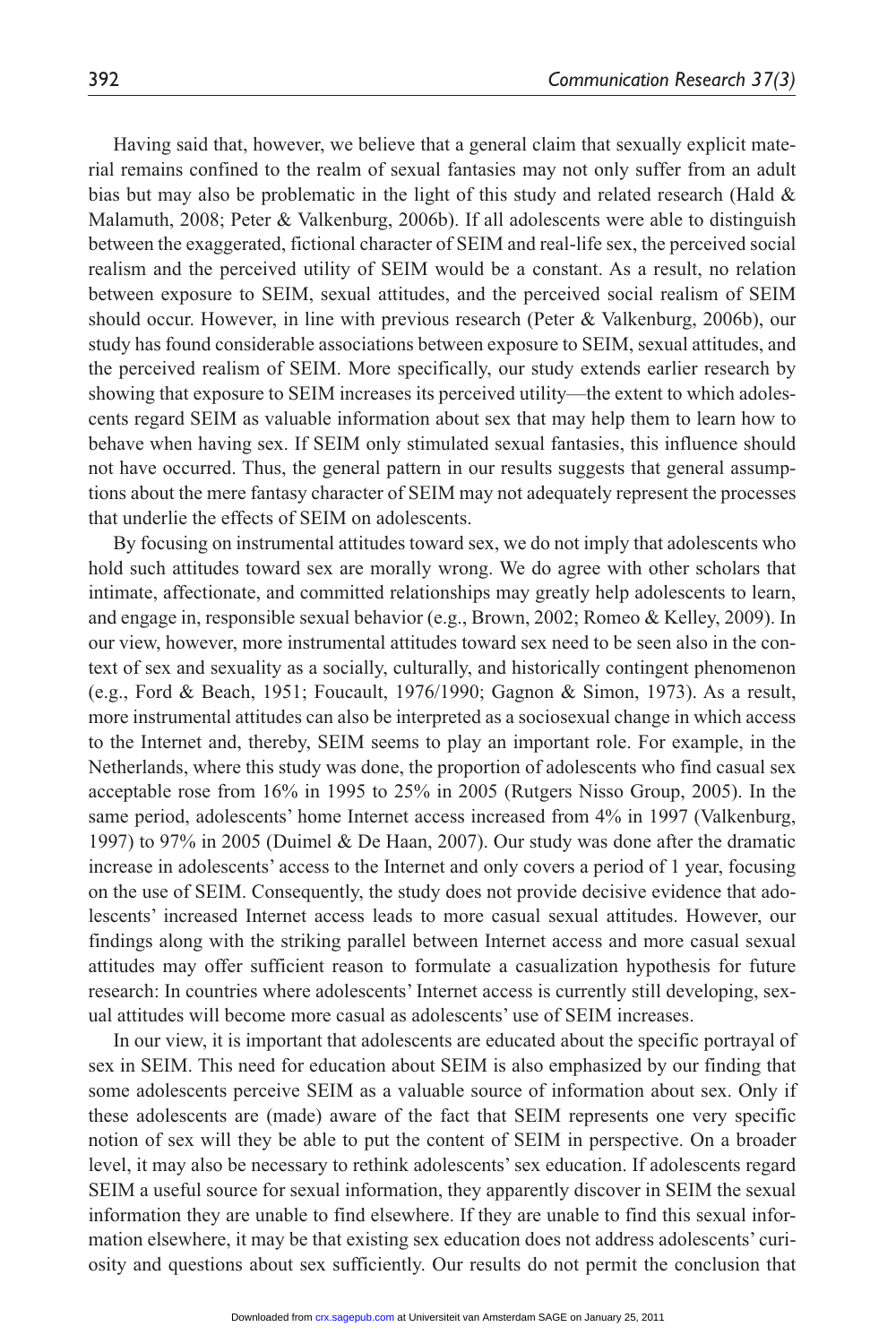SEIM has become a de facto sex educator of youth. Nevertheless, it suggests that, if teachers and parents want to remain influential in adolescents' sexual socialization, they will have to answer adolescents' questions about sex in a way that keeps adolescents from consulting SEIM for sexual advice.

Our study has some limitations that may reduce the generalizability of its results. First, due to the impossibility of conducting experiments involving SEIM and adolescents, we chose a nonexperimental longitudinal design for our study. The internal validity of this design is inferior to experimental designs. The causal claims made need to be seen within these confines. Second, the effects we found are small. This is in line with other media effects research. Moreover, the small effect sizes may partly also derive from the sensitive character of the questions and the resulting highly skewed data distributions. Third, we opted for a 6-month interval between our waves for pragmatic rather than for theoretical reasons. Unfortunately, theories about the time lags necessary for media effects to occur are few and difficult to apply to the topic of this study. Fourth, the influences found seem to have occurred without further moderation by individual-difference variables. However, based on consistent evidence from research by Malamuth and colleagues (e.g., Malamuth & Huppin, 2005), it is unlikely that the effects of SEIM are the same for all adolescents. Therefore, future research should more strongly take an individual-difference approach to the effects of SEIM, paying special attention to adolescents' maturation as a moderating influence. Finally, our study was done in the Netherlands, a country known for its pragmatic and liberal approach to teenage sexuality. Studies in other cultural contexts may offer interesting insights about the culturally sensitive character of our findings.

In conclusion, this study merges with other recent longitudinal research (Brown  $\&$ L'Engle, 2009) in that it shows that SEIM affects adolescents' sexual attitudes. Extending other research, it also demonstrates that the influence of SEIM on adolescents' sexual attitudes is most likely not direct but mediated by cognitions, such as the perceived realism of SEIM. Given recent evidence of affective mediators of the impact of SEIM on adolescents' sexual cognitions (Peter & Valkenburg, 2008a, 2009a), studies are needed that combine these insights into integrative cognition-affect models. Such models, along with appropriate theory development, may not only advance our understanding of the impact of SEIM on adolescents' sexual socialization but may also improve our knowledge about media effects in general.

#### **Acknowledgment**

The authors would like to thank the anonymous reviewers for their insightful comments on an earlier draft of this article.

#### **Declaration of Conflicting Interests**

The authors declared no potential conflicts of interest with respect to the authorship and/or publication of this article.

#### **Funding**

The authors disclosed receipt of the following financial support for the research and/or authorship of this article: The Netherlands Organisation for Scientific Research (NWO) provided funding for this study.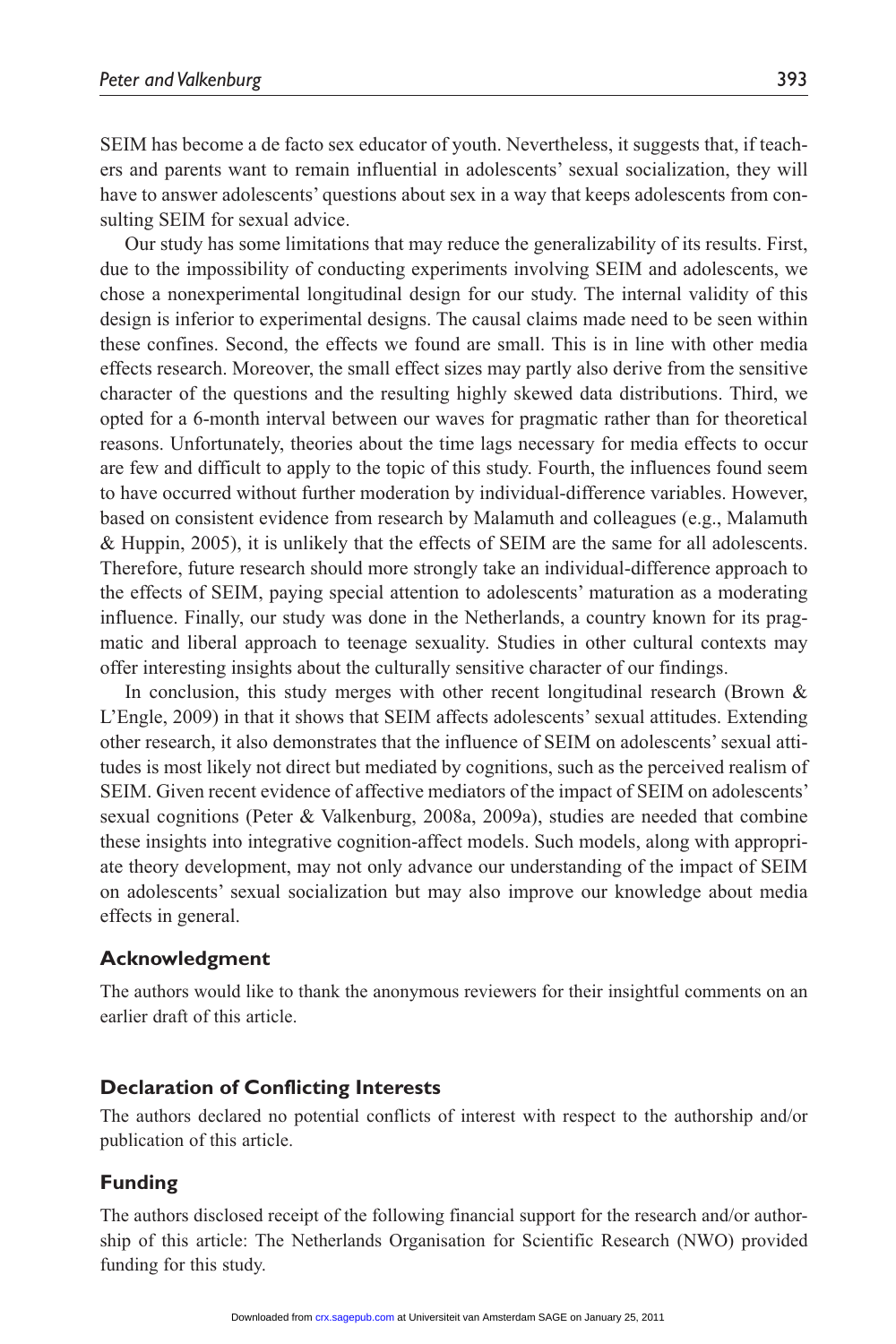#### **Notes**

- 1. We also tested all models with exposure to sexually explicit Internet material (SEIM) as a manifest construct. The results of these analyses did not deviate meaningfully from the results presented in this article.
- 2. There are good reasons to assume that the indirect effect of SEIM on instrumental attitudes via perceived social realism and utility may differ depending on adolescents' gender and sexual experience. Research suggests that male adolescents and adolescents with no or limited sexual experience may be especially likely to perceive SEIM as more socially realistic and useful than female adolescents and adolescents with more sexual experience (Peter  $\&$ Valkenburg, 2006b, 2008a, 2009b). We tested this moderating influence of gender on the influence of SEIM (W1) on perceived social realism and utility (W2) with a multiple-group analysis. In that analysis, we tested a model in which the path from SEIM (W1) on perceived social realism (or utility; W2) was constrained to be equal among male and female adolescents against a model in which this path was allowed to vary. Neither for perceived social realism nor for perceived utility as a mediator did the fit of the two models differ significantly. Thus, adolescents' gender did not affect the indirect effect exerted by SEIM on instrumental attitudes via the perceived social realism or perceived utility of SEIM. To test a moderating effect of sexual experience on the impact of SEIM (W1) on perceived social realism and utility (W2), we followed a procedure developed by Mathieu, Tannenbaum, and Salas (1992). Sexual experience had no moderating impact when perceived social realism was the mediator,  $B = .021$ ,  $SE = 0.044$ , *ns* (bc 95% CI: -0.073/.108). When perceived utility was the mediator, the significant effect found on the basis of normal theory,  $B = 0.109$ ,  $SE = 0.050$ ,  $p < 0.05$ , did not stand the test of bootstrapping, with the bc 95% CI being between –.004 and .224. In sum, there was no robust evidence that the indirect effect of SEIM on instrumental attitudes via perceived realism differed depending on adolescents' sexual experience.

#### **References**

- American Association for Public Opinion Research. (2006). *Standard definitions: Final dispositions of case codes and outcome rates for surveys*. Retrieved April 1, 2008, from http://www.aapor.org/uploads/ standarddefs\_4.pdf
- Arnett, J. J. (2000). Emerging adulthood: A theory of development from the late teens through the twenties. *American Psychologist*, *55*, 469-480.
- Aubrey, J. S. (2006). Exposure to sexually objectifying media and body self-perceptions among college women: An examination of the selective exposure hypothesis and the role of moderating variables. *Sex Roles*, *55*, 159-172.
- Bandalos, D. L., & Finney, S. J. (2001). Item parceling issues in structural equation modeling. In G. A. Marcoulides & R. E. Schumacker (Eds.), *Advanced structural equation modeling: New developments and techniques* (pp. 269-296). Mahwah, NJ: Erlbaum.
- Bogaert, A. F., Woodard, U., & Hafer, C. L. (1999). Intellectual ability and reactions to pornography. *Journal of Sex Research*, *36*, 283-291.
- Brosius, H.-B., Weaver, J. B., & Staab, J. F. (1993). Exploring the social and sexual reality of contemporary pornography. *Journal of Sex Research*, *30*, 161-170.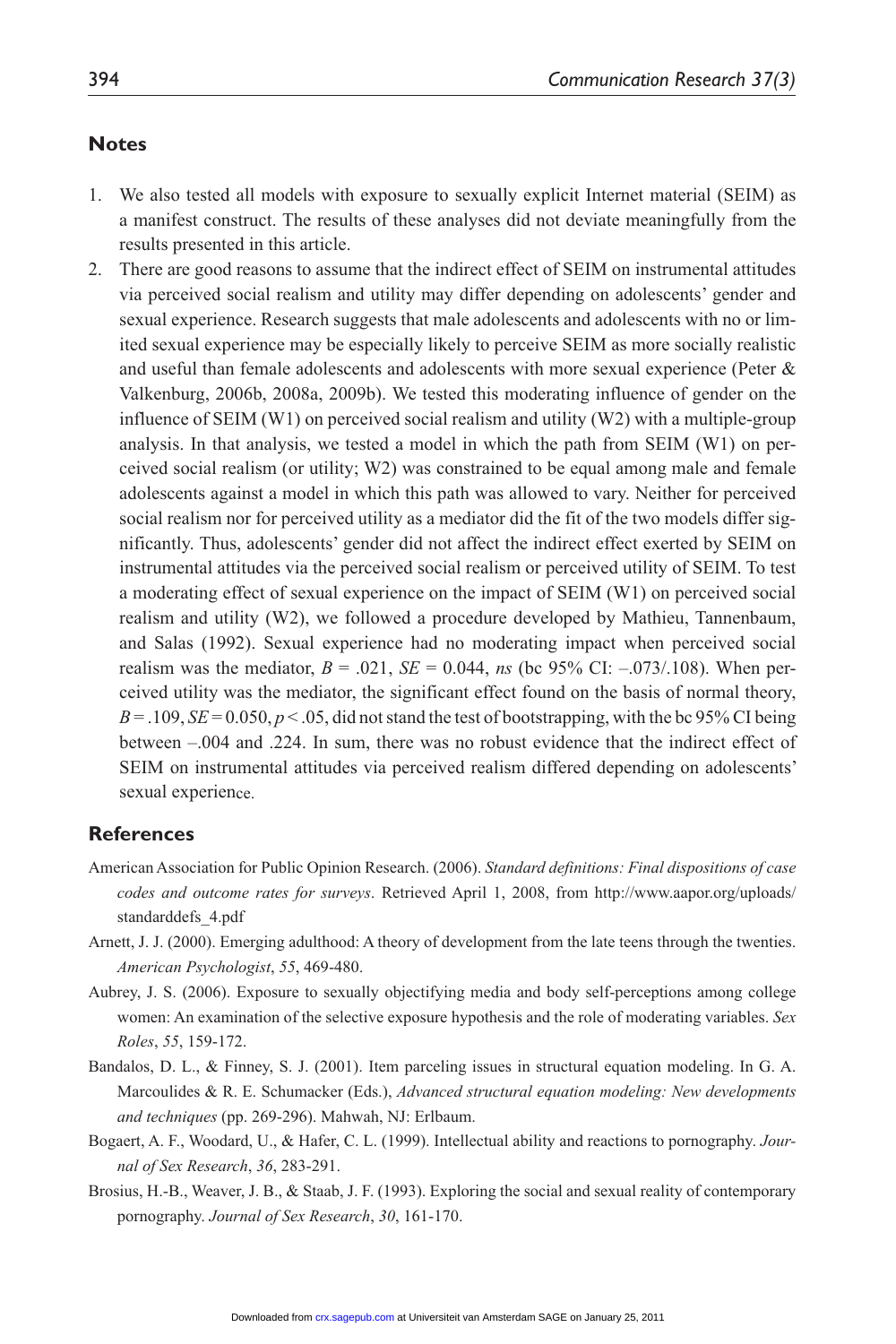Brown, J. D. (2002). Mass media influences on sexuality. *Journal of Sex Research*, *39*, 42-45.

- Brown, J. D., & L'Engle, K. L. (2009). X-rated: Sexual attitudes and behaviors associated with U.S. early adolescents' exposure to sexually explicit media. *Communication Research*, *36*, 129-151.
- Busselle, R. W. (2001). Television exposure, perceived realism, and exemplar accessibility in the social judgment process. *Media Psychology*, *3*, 43-67.
- Busselle, R. W., & Greenberg, B. S. (2000). The nature of television realism judgments: A reevaluation of their conceptualization and measurement. *Mass Communication & Society*, *3*, 249-268.
- Busselle, R. W., Ryabovolova, A., & Wilson, B. (2004). Ruining a good story: Cultivation, perceived realism and narrative. *Communications*, *29*, 365-378.
- Cole, D. A., & Maxwell, S. E. (2003). Testing mediational models with longitudinal data: Questions and tips in the use of structural equation modeling. *Journal of Abnormal Psychology*, *112*, 558-577.
- Cotton, J. L. (1985). Cognitive dissonance in selective exposure. In D. Zillmann & J. Bryant (Eds.), *Selective exposure in communication* (pp. 11-33). Hillsdale, NJ: Erlbaum.
- Cowan, G., & Campbell, R. R. (1994). Racism and sexism in interracial pornography: A content-analysis. *Psychology of Women Quarterly*, *18*, 323-338.
- Cowan, G., Lee, C., Levy, D., & Snyder, D. (1988). Dominance and inequality in X-rated videocassettes. *Psychology of Women Quarterly*, *12*, 299-311.
- Dorr, A., Kovaric, P., & Doubleday, C. (1990). Age and content influences on children's perceptions of the realism of television families. *Journal of Broadcasting & Electronic Media*, *34*, 377-397.
- Duimel, M., & De Haan, J. (2007). *Nieuwe links in het gezin* [New links in the family]. The Hague, Netherlands: SCP.
- Eagly, A. H., & Chaiken, S. (1993). *The psychology of attitudes*. Belmont, CA: Thomson Wadsworth.
- Efron, B., & Tibshirani, R. J. (1993). *An introduction to the bootstrap*. Boca Raton, FL: Chapman & Hall.
- Eggermont, S. (2006). Television viewing and adolescents' judgment of sexual request scripts: A latent growth curve analysis in early and middle adolescence. *Sex Roles*, *55*, 457-468.
- Elliott, W. R., & Slater, D. (1980). Exposure, experience and perceived TV reality for adolescents. *Journalism Quarterly*, *57*, 409-414.
- Ertel, H. (1990). *Erotika und pornographie: Repräsentative befragung und psychophysiologische langzeitstudie zu konsum und wirkung* [Erotica and pornography: Representative survey and psycho-physiological longitudinal study on consumption and effects]. Munich, Germany: PVU.
- Faulstich, W. (2000). Probleme der Pornographie-Debatte [Problems of the pornography debate]. In W. Faulstich (Ed.), *Medienkulturen* (pp. 139-144). Munich, Germany: Fink.
- Festinger, L. (1957). *A theory of cognitive dissonance*. Evanston, IL: Row Peterson.
- Fisher, W. A., & Barak, A. (1991). Pornography, erotica, and behavior: More questions than answers. *International Journal of Law and Psychiatry*, *14*, 65-83.
- Flood, M. (2007). Exposure to pornography among youth in Australia. *Journal of Sociology*, *43*, 45-60.
- Ford, C. S., & Beach, F. A. (1951). *Patterns of sexual behavior*. New York: Harper & Brothers.
- Foucault, M. (1990). *The history of sexuality*. London: Penguin. (Original work published 1976).
- Gagnon, J. H., & Simon, W. (1973). *Sexual conduct: The social sources of human sexuality*. Chicago: Aldine.
- Greenberg, B. S. (1973). Gratifications of television viewing and their correlates for British children. In J. G. Blumler & E. Katz (Eds.), *The use of mass communications: Current perspectives on gratifications research* (pp. 71-92). Beverly Hills, CA: Sage.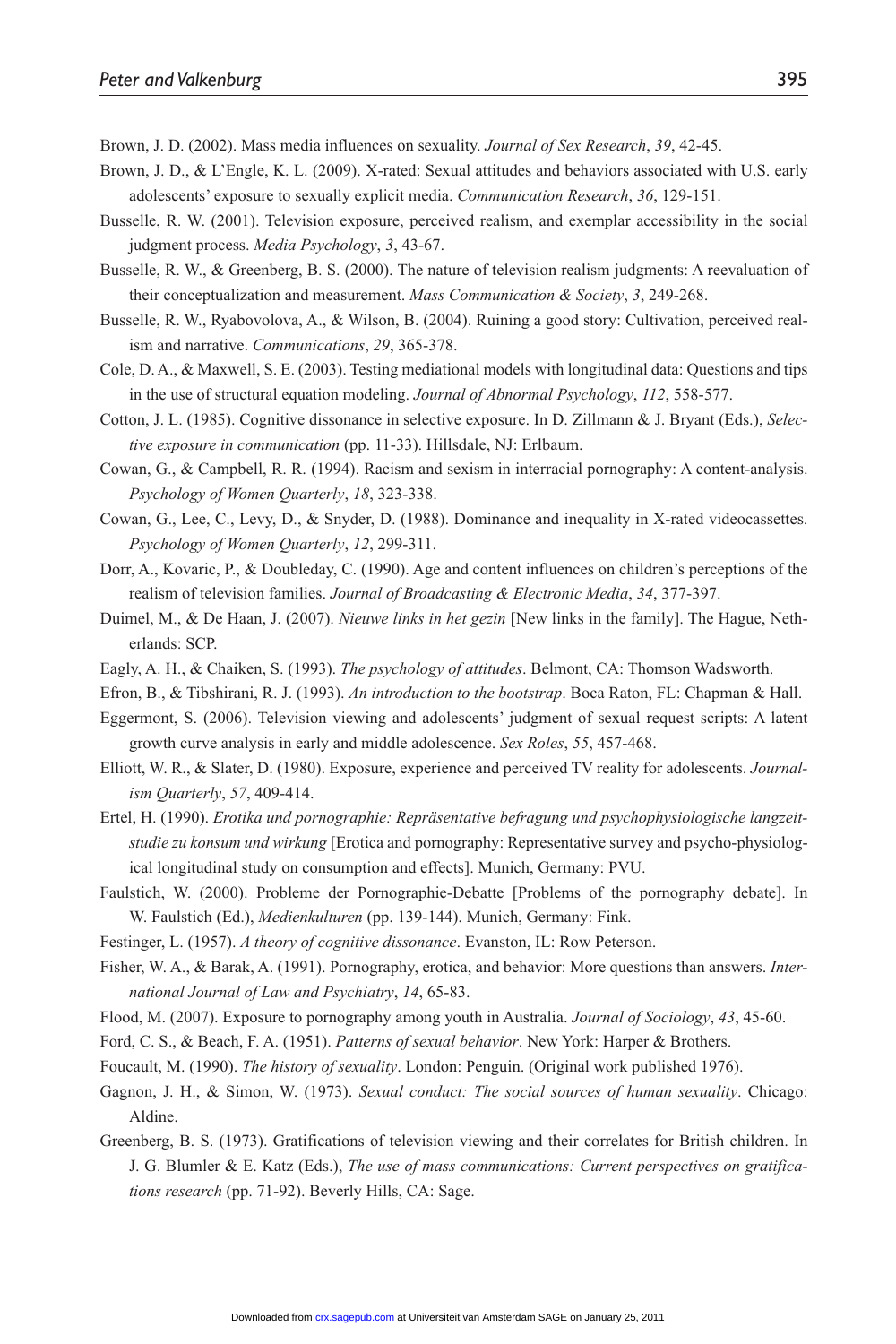- Greenberg, B. S., Linsangan, R., & Soderman, A. (1993). Adolescents' reactions to television sex. In B. S. Greenberg, J. D. Brown, & N. L. Buerkel-Rothfuss (Eds.), *Media, sex, and the adolescent* (pp. 196-224). Creskill, NJ: Hampton Press.
- Greenberg, B. S., Neuendorf, K., Buerkel-Rothfuss, N., & Henderson, L. (1982). The soaps: What's on and who cares? *Journal of Broadcasting*, *26*, 519-535.
- Hald, G. M., & Malamuth, N. M. (2008). Self-perceived effects of pornography consumption. *Archives of Sexual Behavior*, *37*, 614-625.
- Hart, W., Albarracin, D., Eagly, A. H., Brechan, I., Lindberg, M. J., & Merrill, L. (2009). Feeling validated versus being correct: A meta-analysis of selective exposure to information. *Psychological Bulletin*, *135*, 555-588.
- Heider, F. (1946). Attitudes and cognitive organization. *Journal of Psychology*, *21*, 107-112.
- Hendrick, S., & Hendrick, C. (1987). Multidimensionality of sexual attitudes. *Journal of Sex Research*, *23*, 502-526.
- Huesmann, L. R., Eron, L. D., Klein, R., Brice, P., & Fischer, P. (1983). Mitigating the imitation of aggressive behaviors by changing children's attitudes about media violence. *Journal of Personality and Social Psychology*, *44*, 899-910.
- Huston, A. C., Wartella, E. A., & Donnerstein, E. (1998). *Measuring the effects of sexual content in the media: A report to the Kaiser Family Foundation*. Menlo Park, CA: Kaiser Family Foundation.
- Jensen, R., & Dines, G. (1998). The content of mass-marketed pornography. In G. Dines, R. Jensen & A. Russo (Eds.), *Pornography: The production and consumption of inequality* (pp. 65-100). New York: Routledge.
- Kahneman, D., & Tversky, A. (1972). Subjective probability: A judgment of representativeness. *Cognitive Psychology*, *3*, 430-454.
- Knobloch-Westerwick, S., & Meng, J. B. (2009). Looking the other way: Selective exposure to attitudeconsistent and counterattitudinal political information. *Communication Research*, *36*, 426-448.
- Konijn, E. A., Bijvank, M. N., & Bushman, B. J. (2007). I wish I were a warrior: The role of wishful identification in the effects of violent video games on aggression in adolescent boys. *Developmental Psychology*, *43*, 1038-1044.
- Linz, D. G., & Malamuth, N. M. (1993). *Pornography*. Newbury Park, CA: Sage.
- Little, T. D., Cunningham, W. A., Shahar, G., & Widaman, K. F. (2002). To parcel or not to parcel: Exploring the question, weighing the merits. *Structural Equation Modeling*, *9*, 151-173.
- Lo, V.-h., & Wei, R. (2005). Exposure to Internet pornography and Taiwanese adolescents' sexual attitudes and behavior. *Journal of Broadcasting & Electronic Media*, *49*, 221-237.
- Malamuth, N. M., & Huppin, M. (2005). Pornography and teenagers: The importance of individual differences. *Adolescent Medicine*, *16*, 315-326.
- Mathieu, J. E., Tannenbaum, S. I., & Salas, E. (1992). Influences of individual and situational characteristics on measures of training effectiveness. *Academy of Management Journal*, *35*, 828-847.
- Money, J. (1986). *Lovemaps*. New York: Irvington.
- Mustanski, B. S. (2001). Getting wired: Exploiting the Internet for the collection of sexually valid data. *Journal of Sex Research*, *38*, 292-301.
- Nabi, R. L., Stitt, C. R., Halford, J., & Finnerty, K. L. (2006). Emotional and cognitive predictors of the enjoyment of reality-based and fictional television programming: An elaboration of the uses and gratifications perspective. *Media Psychology*, *8*, 421-447.
- Oliver, M. B. (2002). Individual differences in media effects. In J. Bryant & D. Zillmann (Eds.), *Media effects: Advances in theory and research* (2nd ed., pp. 507-524). Mahwah, NJ: Erlbaum.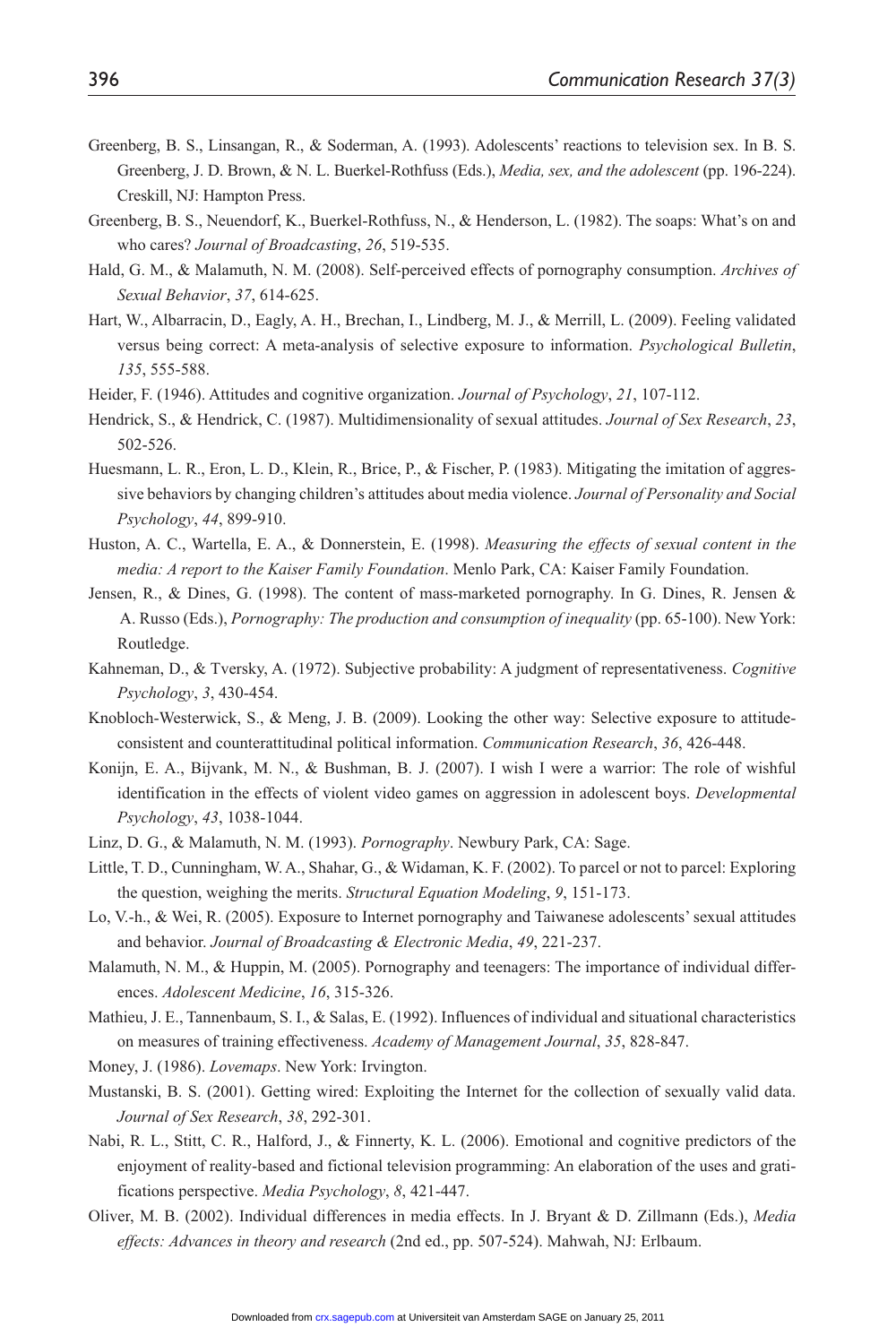- Osgood, C. E., & Tannenbaum, P. H. (1955). The principle of congruity in the prediction of attitude change. *Psychological Review*, *62*, 42-55.
- Palmgreen, P., Wenner, L. A., & Rosengren, K. E. (1985). Uses and gratifications research: The past ten years. In K. E. Rosengren, L. A. Wenner, & P. Palmgreen (Eds.), *Media gratifications research* (pp. 11-37). Beverly Hills, CA: Sage.
- Perse, E. M. (1986). Soap opera viewing patterns of college students and cultivation. *Journal of Broadcasting & Electronic Media*, *30*, 175-193.
- Peter, J. (2004). Our long "return to the concept of powerful mass media": A cross-national comparative investigation of the effects of consonant media coverage. *International Journal of Public Opinion Research*, *16*, 144-168.
- Peter, J., & Valkenburg, P. M. (2006a). Adolescents' exposure to sexually explicit material on the Internet. *Communication Research*, *33*, 178-204.
- Peter, J., & Valkenburg, P. M. (2006b). Adolescents' exposure to sexually explicit online material and recreational attitudes toward sex. *Journal of Communication*, *56*, 639-660.
- Peter, J., & Valkenburg, P. M. (2007). Adolescents' exposure to a sexualized media environment and notions of women as sex objects. *Sex Roles*, *56*, 381-395.
- Peter, J., & Valkenburg, P. M. (2008a). Adolescents' exposure to sexually explicit Internet material and sexual preoccupancy: A three-wave panel study. *Media Psychology*, *11*, 207-234.
- Peter, J., & Valkenburg, P. M. (2008b). Adolescents' exposure to sexually explicit Internet material, sexual uncertainty, and attitudes toward uncommitted sexual exploration: Is there a link? *Communication Research*, *35*, 579-601.
- Peter, J., & Valkenburg, P. M. (2009a). Adolescents' exposure to sexually explicit Internet material and notions of women as sex objects: Assessing causality and underlying mechanisms. *Journal of Communication*, *59*, 407-433.
- Peter, J., & Valkenburg, P. M. (2009b). Adolescents' exposure to sexually explicit Internet material and sexual satisfaction. A longitudinal study. *Human Communication Research*, *35*, 171-194.
- Potter, W. J. (1986). Perceived reality and the cultivation hypothesis. *Journal of Broadcasting & Electronic Media*, *30*, 159-174.
- Potter, W. J. (1988). Perceived reality in television effects research. *Journal of Broadcasting & Electronic Media*, *32*, 23-41.
- Preacher, K. J., & Hayes, A. F. (2008). Contemporary approaches to assessing mediation in communication research. In A. F. Hayes, M. D. Slater, & L. B. Snyder (Eds.), *The Sage sourcebook of advanced data analysis methods for communication research* (pp. 13-54). Thousand Oaks, CA: Sage.
- Rivadeneyra, R., & Ward, L. M. (2005). From Ally McBeal to Sábado Gigante: Contributions of television viewing to the gender role attitudes of Latino adolescents. *Journal of Adolescent Research*, *20*, 453-475.
- Romeo, K. E., & Kelley, M. A. (2009). Incorporating human sexuality content into a positive youth development framework: Implications for community prevention. *Children and Youth Services Review*, *31*, 1001-1009.
- Rose, S., & Frieze, I. H. (1993). Young singles contemporary dating scripts. *Sex Roles*, *28*, 449-509.
- Rosenberg, M. J. (1956). Cognitive structure and attitudinal affect. *Journal of Abnormal and Social Psychology*, *53*, 367-372.
- Ross, M. W., Daneback, K., Mansson, S.-A., Tikkanen, R., & Cooper, A. (2003). Characteristics of men and women who complete or exit from an on-line Internet sexuality questionnaire: A study of instrument dropout biases. *Journal of Sex Research*, *40*, 396-402.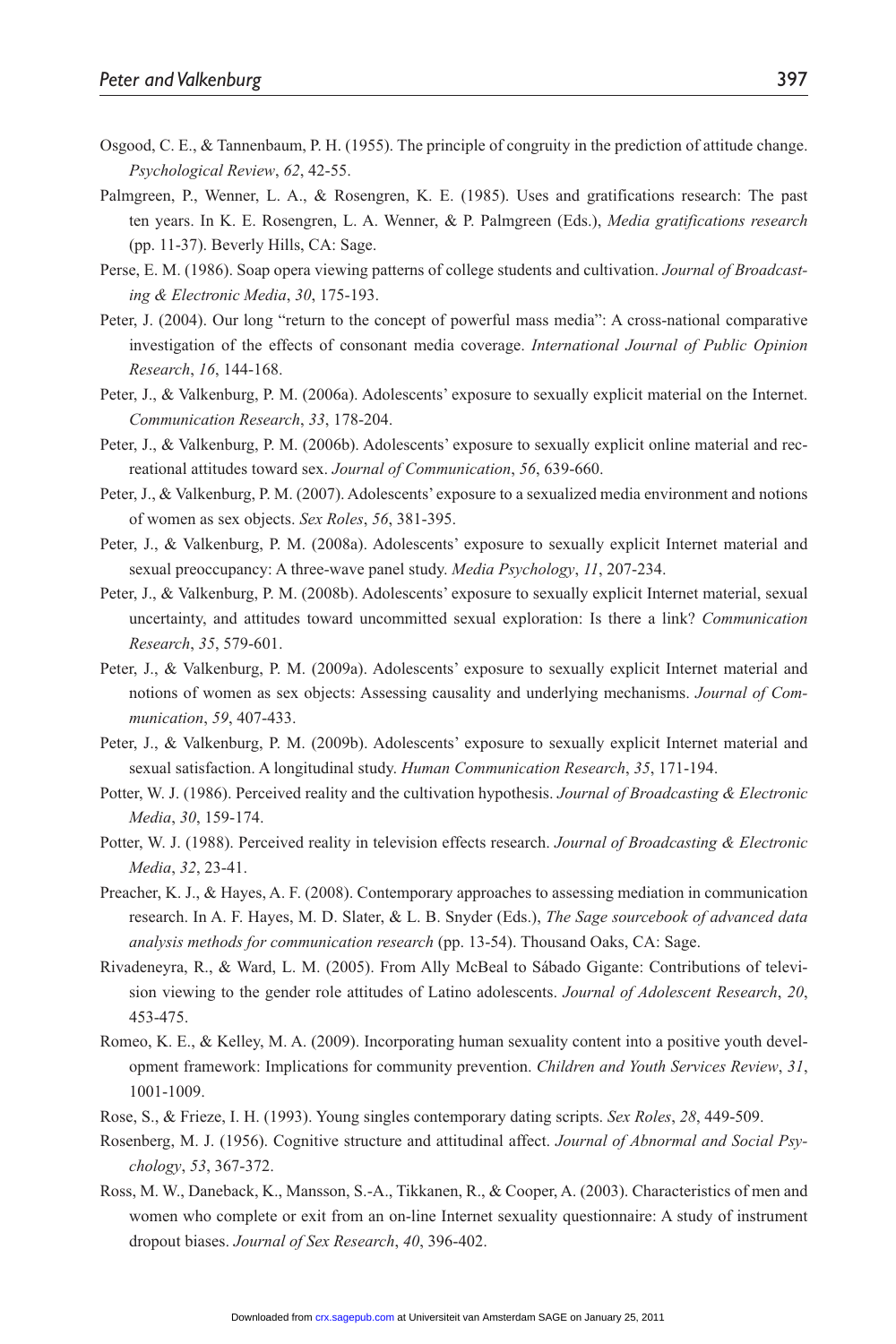- Rubin, A. M. (2002). The uses-and-gratifications perspective of media effects. In J. Bryant & D. Zillmann (Eds.), *Media effects: Advances in theory and research* (2nd ed., pp. 525-548). Mahwah, NJ: Erlbaum.
- Rubin, A. M., Perse, E. M., & Taylor, D. M. (1988). A methodological examination of cultivation. *Communication Research*, *15*, 107-134.
- Rubin, A. M., West, D. V., & Mitchell, W. S. (2001). Differences in aggression, attitudes toward women, and distrust as reflected in popular music preferences. *Media Psychology*, *3*, 25-42.
- Ruggiero, T. E. (2000). Uses and gratifications theory in the 21st century. *Mass Communication & Society*, *3*, 3-37.
- Russell, D. W., Kahn, J. H., Spoth, R., & Altmaier, E. M. (1998). Analyzing data from experimental studies: A latent variable structural equation modeling approach. *Journal of Counseling Psychology*, *45*, 18-29.
- Rutgers Nisso Group. (2005). *Seks onder je 25e* [Sex under 25]. Retrieved August 29, 2005, from http:// www.seksonderje25e.nl/resultaten
- Savin-Williams, R. C., & Diamond, L. M. (2004). Sex. In R. M. Lerner & L. Steinberg (Eds.), *Handbook of adolescent psychology* (2nd ed., pp. 189-231). Hoboken, NJ: Wiley.
- Simon, W., & Gagnon, J. H. (1986). Sexual scripts: Permanence and change. *Archives of Sexual Behavior*, *15*, 97-120.
- Slater, D., & Elliott, W. R. (1982). Television's influence on social reality. *Quarterly Journal of Speech*, *68*, 69-79.
- Slater, M. D. (2007). Reinforcing spirals: The mutual influence of media selectivity and media effects and their impact on individual behavior and social identity. *Communication Theory*, *17*, 281-303.
- Slater, M. D., Henry, K. L., Swaim, R. C., & Anderson, L. L. (2003). Violent media content and aggressiveness in adolescents: A downward spiral model. *Communication Research*, *30*, 713-736.
- Stoller, R. J. (1979). *Sexual excitement. Dynamics of erotic life*. New York: Pantheon.
- Strasburger, V. C. (2004). Children, adolescents, and the media. *Current Problems in Pediatric and Adolescent Health Care*, *34*, 54-113.
- Stulhofer, A., Busko, V., & Landpriet, I. (2010). Pornography, sexual socialization, and satisfaction among men. *Archives of Sexual Behavior*, *39*, 168-178.
- Thornburgh, D., & Lin, H. S. (2002). *Youth, pornography, and the Internet*. Washington, DC: National Academy Press.
- Tolman, D. L., Kim, J. L., Schooler, D., & Sorsoli, C. L. (2007). Rethinking the associations between television viewing and adolescent sexuality development: Bringing gender into focus. *Journal of Adolescent Health*, *40*, 84.e89-84.e16.
- Valkenburg, P. M. (1997). *Vierkante ogen: Opgroeien met TV en PC* [Squared eyes: Growing up with TV and PC]. Amsterdam: Balans.
- Ward, L. M., & Rivadeneyra, R. (1999). Contributions of entertainment television to adolescents' sexual attitudes and expectations: The role of viewing amount versus viewer involvement. *Journal of Sex Research*, *36*, 237-249.
- Wiederman, M. W. (1993). Demographic and sexual characteristics of nonresponders to sexual experience items in a national survey. *Journal of Sex Research*, *30*, 27-35.
- Wolak, J., Mitchell, K., & Finkelhor, D. (2007). Unwanted and wanted exposure to online pornography in a national sample of youth Internet users. *Pediatrics*, *119*, 247-257.
- Wright, J. C., Huston, A. C., Reitz, A. L., & Piemyat, S. (1994). Young children's perceptions of television reality: Determinants and developmental differences. *Developmental Psychology*, *30*, 229-239.